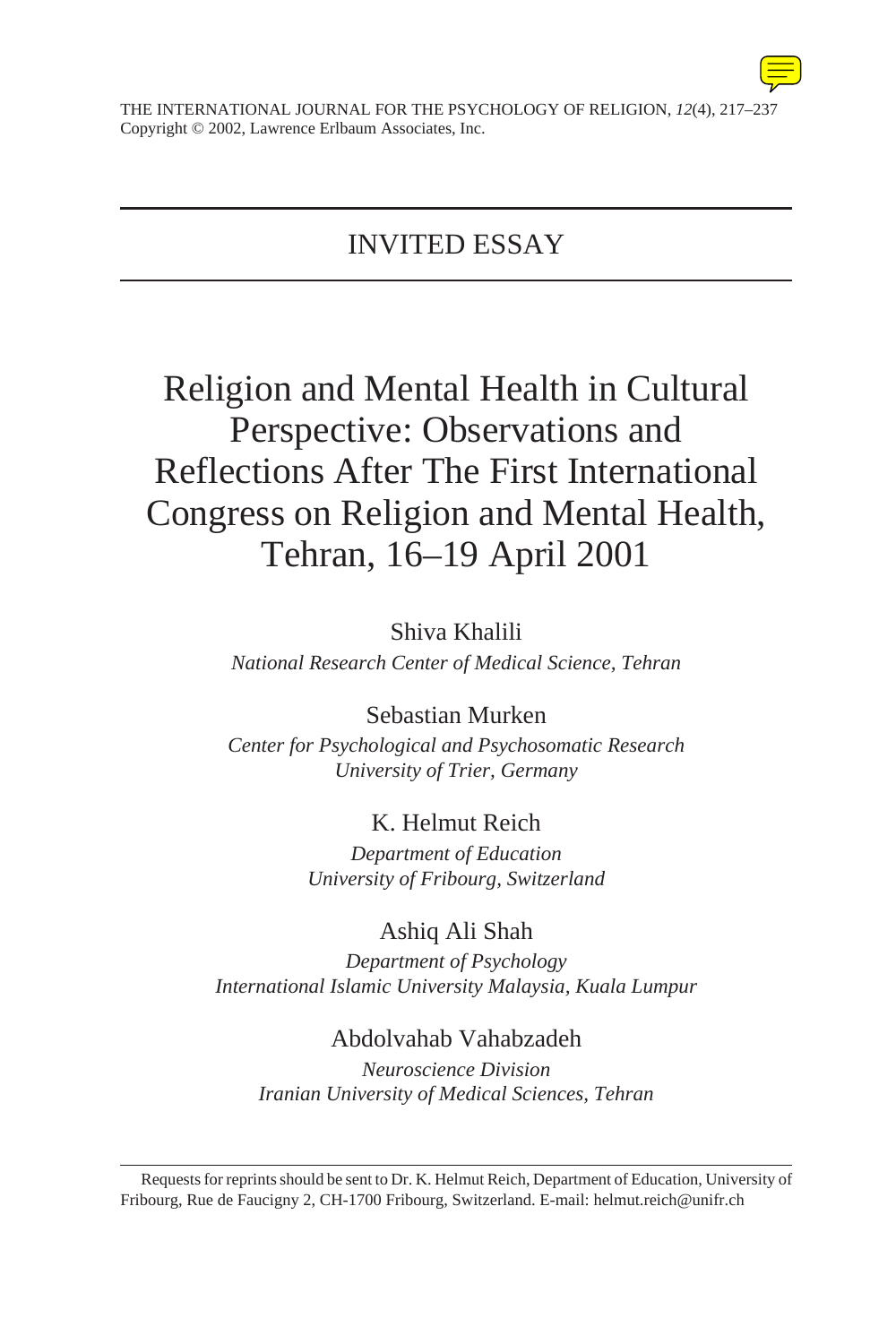This article first describes and then discusses The First International Congress on Religion and Mental Health held in Tehran, Islamic Republic of Iran, from 16-19 April 2001. With 242 papers and posters received and 158 selected for presentation, the Congress was impressive on account of its scope alone. Moreover, it enlarged the horizon of the non-Islamic participants as to the interrelation between religion and psychology as well as psychotherapy in Islamic countries, and that of the Islamic participants concerning the current state of secular psychology and psychotherapy compared to its state in the first part of the 20th century. The Congress demonstrated, amongst other things, that the Iranian clergy are willing and eager to work with researchers from other countries in the field of science and mental health; this at the outset of the third millennium and during the year of "Dialogue between Civilizations," and with mental health chosen for the first time by the World Health Organization as the theme for the 2001 Health Day ("Stop Exclusion, Dare to Care"). Also, given the rarity of publications on an Islamic approach to the field, the present article extends a report on the Congress proper by a corresponding analysis as well as comments and impressions by the non-Iranian authors. All authors were Congress participants.

In Western countries, the history and the present practice of psychology of religion as an academic discipline is largely based on theory and research developed within a Western, Judeo-Christian culture. In Islamic countries, an Islamic psychology and psychotherapy also has a long tradition. Unlike natural sciences such as physics or chemistry, which are based on natural laws recognized worldwide, psychology of religion deals with people of rather different cultures, attitudes, and degree of religiousness. Therefore, it is debatable to what extent, in psychology of religion, theories and findings from one particular culture can claim universal validity, even if they prove helpful in the original setting. If psychology of religion wants to become an international discipline recognized by all researchers in the field, whatever their location and religion, then these issues need to be clarified and discussed. In other words, one has to avoid both simply assuming the universal validity of a given approach and refusing to enter the discussion because one does not see its necessity or its potential fruitfulness.

We seize the occasion of the Tehran Congress to look from different cultural viewpoints at issues in religion and mental health, in religion and psychotherapy, and in epistemology. One aim is to raise everyone's consciousness of these issues (cf. Reich, 2002). This was already on our minds before the events of September 11, 2001. These events and their sequel have added weight to our advocacy for a dialogue, between representatives of various cultures, about the scientific issues in question. A further attempt in this direction is made in a companion article (Murken & Shah, this issue).

## ABDOLVAHAB VAHABZADEH AND SHIVA KHALILI: PURPOSE AND SCOPE OF THE CONGRESS

*Abdolvahab Vahabzadeh:* The basic situation of dealing with mental health in the Eastern Mediterranean region was recently described by Dr. Ahmad Mohit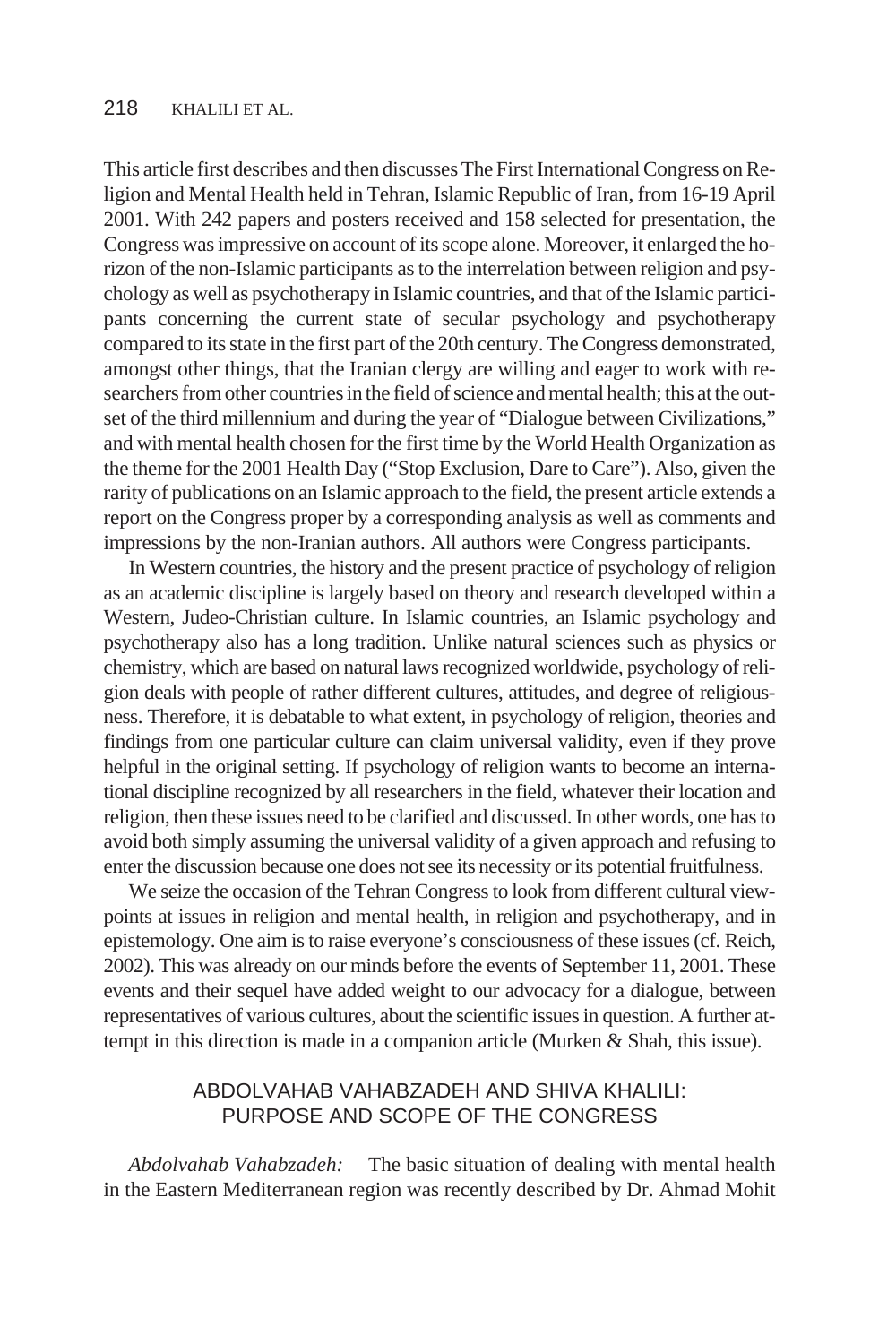(2001), who also spoke at the Congress. He explicated notably that a more comprehensive approach to mental health, illness, and psychiatry was needed, an approach capable of understanding the bio-psycho-social, spiritual, historical, and even mythological aspects of human beings. To that effect, he said:

religious leaders, intellectuals, women and men of conscience, thought and wisdom, government officials, parliamentarians and the like should be made aware of the importance of mental health and invited to assist in the development of better, more efficient and affordable systems of care. One thing is certain: it would not be possible to meaningfully improve the condition of mental health and the mentally ill without the involvement of all. (Mohit, 2001, p. 7)

This trend also characterizes the situation in Iran. In December 1998, The Office of Islamic Studies of the Tehran Psychiatric Institute, in collaboration with the University Leadership Office, held the First National Conference on Religion and Mental Health. This conference attempted to bring together scholars from both modern universities and traditional Islamic schools specializing in the conference topics (Ehsanmanesh & Karimi, 1999). The Islamization of psychology (and other disciplines) and of social life had been on the agenda of a number of scholars in Iran for the last 20 years (Hosseini, 1988). I attended the 1998 conference, and about the same time gave an invited lecture on stress (e.g., Vahabzadeh, 1999) to a small audience of neurologists. As I was educated partly in English academic institutions (i.e., London and Oxford), I first presented reductionistic empirical data, and then a more holistic, religious view. The audience was amazed by the latter, because most were of the opinion that neuroscience is centered on a surgical blade, and moreover that theology and science each have their specific realm with a clear separation between the two (cf. Al-Haddad, Shooka, & Raees, 1998; Lewis & Joseph, 1994; Majoub & Abdol Hafez, 1991; Maltby, McCollam, & Millan, 1994). On the contrary, for me, an Iranian Muslim by heritage, there exists no separation, let alone any dissonance between theology and science as I practice it in my profession (cf. Gartner, Hermatze, Hohmann, & Larson, 1990; Steeky, 1993). From such a perspective, it is crucial that both fields are represented in psychology, psychiatry, and neuroscience. This is so for reasons having to do both with maintaining the mental health of the present adult population of our country, and with the education of the next generation regarding healthy behavior.

*Shiva Khalili:* After the Islamic Revolution in Iran in 1979, one of the basic themes was "cultural revolution" focused on academic activities and universities. A main program of this cultural revolution was to review the relationship between Islam and the sciences in general and humanities in particular. During the past 22 years that relationship has been studied by many Iranian scientists, researchers, scholars, and thinkers. A special center was founded, the Office for the Cooperation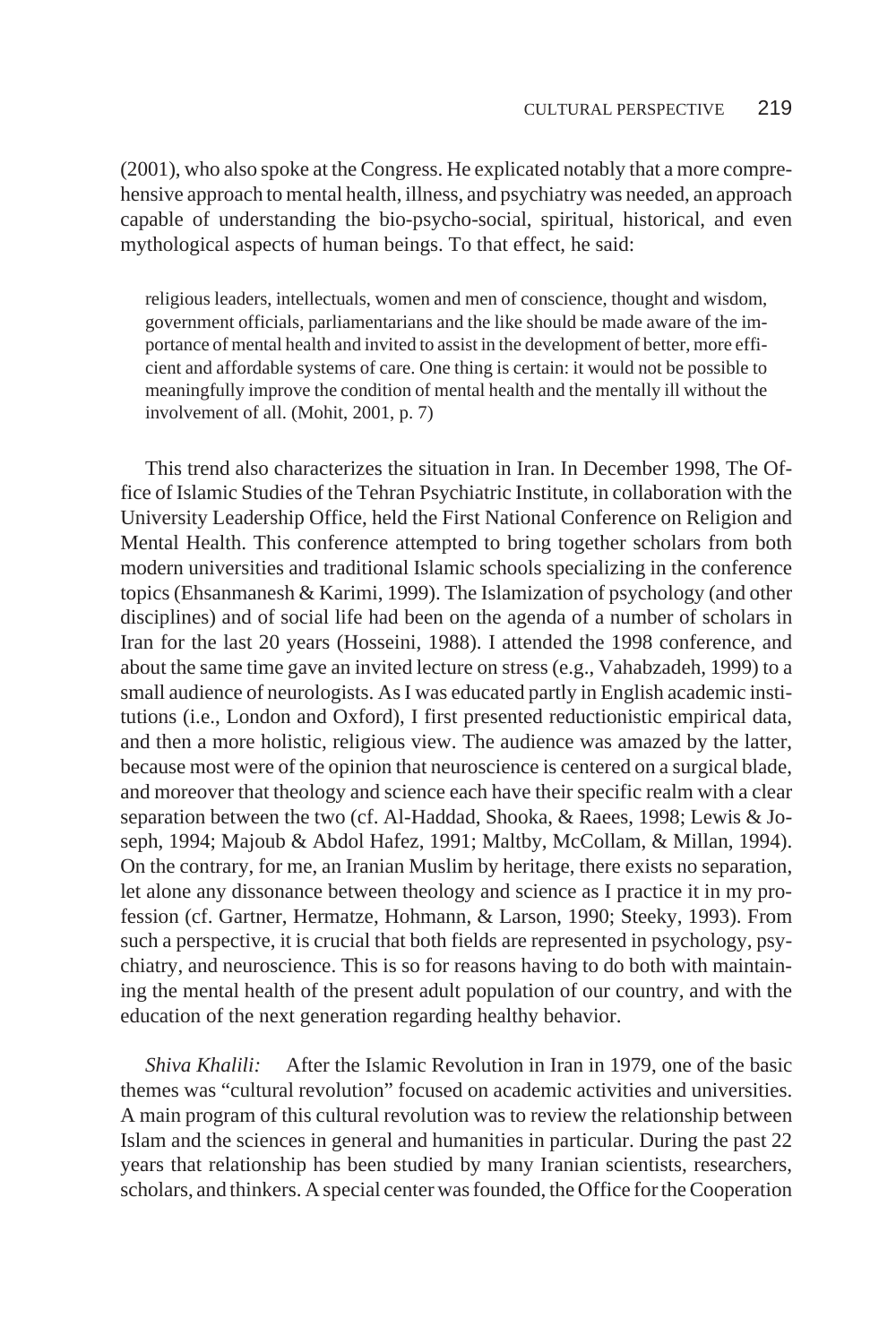of Howsa [Islamic Center] and the Universities; the Office has published numerous books and papers on this theme. Despite the efforts of this and similar centers, the universities and academies in Iran have stayed chiefly under the influence of the Western academic sciences.

The secular academic sciences have established themselves worldwide. However, in the last decades of the 20th century, we have witnessed many movements in Western countries and elsewhere aimed to maintain a dialogue between these academic sciences and religion. This trend was facilitated by a wider recognition of the implications of quantum mechanics, relativity theory, and recent philosophy of science as well as a turn to spirituality. New perspectives were also adopted in the fields of psychology, psychotherapy and mental health. However, because there is no homogeneous state of affairs in these fields, a wide spectrum of approaches toward religion and spirituality exists, many with a different foundation and with differing methods and goals (Khalili, 2001).

Unfortunately, a marked lack of information about these movements and recent achievements can be observed in most of the Islamic countries including among Iranian students, scholars, and the general public. Conversely, there are a sizeable number of individuals in Iran and other Islamic countries who have been working in the area of psychology and religion without getting the appropriate national and/or international attention or support. As the result, the absence of Islamic scientists and scholars can be observed in the international research community.

The efforts of the Department for Religious Studies, The Tehran Psychiatric Institute and those of Dr. Jafar Bolhari and his colleagues to organize an International Congress on Mental Health and Religion in 2001 were partly motivated by the wish to ameliorate the unsatisfactory situation just indicated.

*Abdolvahab Vahabzadeh:* When the Iranian Ministry of Health and Medical Education decided, at the request of the Iranian University of Medical Science (IUMS), to organize The First International Congress on Religion and Mental Health (in collaboration with the World Health Organization), I did my best to bring the Congress to international attention, this in a spirit of learning from each other (Wales, 1993) and getting to know each other better (Annan, 1999). As Director of the International Scientific Committee nominated by the Tehran Psychiatric Institute and the UN World Health Organization, I established worldwide contacts with colleagues and interested organizations. The issue of religion and mental health was to be opened up to researchers from different countries, cultures, and religions in a non-political, scientific, safe environment. I believe that thanks to a 2-year effort by the Committee, the staff, and myself, we had some measure of success in reaching that objective. My only regret is that there were not more non-Iranian scholars who participated—whether due to, even with my all-out assurances, some apprehensions about coming to Iran, or because the dates of the Congress were inconvenient because they fell on Easter, a major Christian celebration (not marked in the Islamic calendar).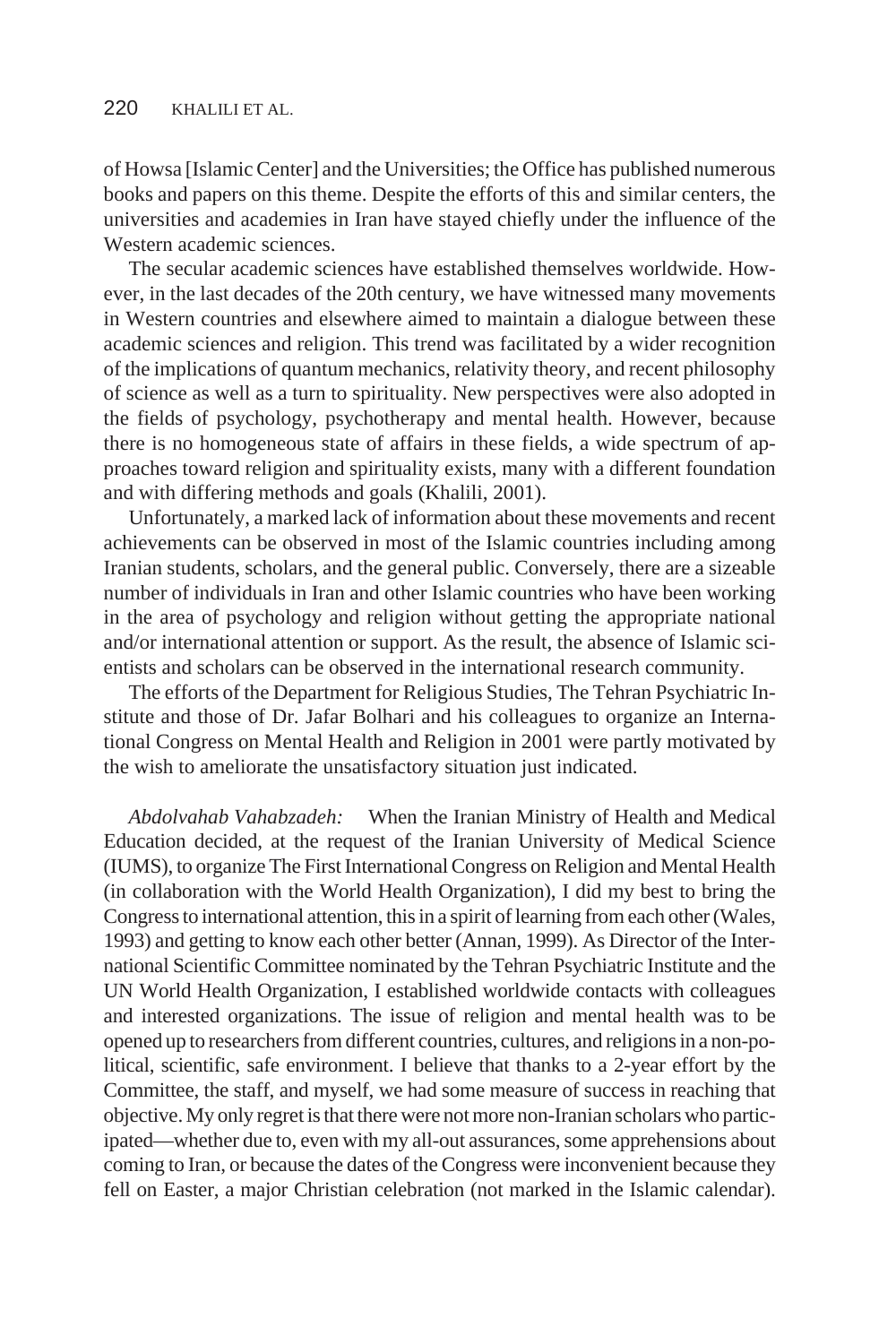From meeting delegates at the airport to the conference sessions and their breaks, through the meals and excursions and until the final good-bye, enriching discussions took place in which gray was an accepted color (besides black and white) and in which tolerance, honesty, dignity, and enthusiasm were present in addition to professional knowledge. However, to bear fruit, we need to evolve a common language both nationally and internationally. This will become possible if we continue along the lines traced at the Congress and in this publication.

## SHIVA KHALILI: THE CONGRESS IN NUMBERS

The first work for organizing the Congress started at early 1999, both at the national and the international level: contacting individuals, organizations, and universities interested in or engaged with the subject of "Religion and mental health;" 78 WHO centers in various countries and about 204 centers and universities all over the world were contacted, from Azerbaijan to the United States. A special web site was designed and information material about the Congress was sent to individuals and organizations on request. As a result, we had more than 120 international responses. Forty of the respondents (from 15 different countries: Azerbaijan, Bangladesh, Brazil, Egypt, Germany, India, Italy, Malaysia, Morocco, The Netherlands, Pakistan, Russia, Switzerland, United Kingdom, United States) participated in the Congress with oral presentation or posters, and one from the Ukraine without a presentation.

Of the 242 (national and international) papers received by the Congress Secretary, 158 papers were selected for presentation at the Razi Conference Center of the Iranian University of Medical Sciences in Tehran: 70 papers to be presented in the Main Hall in Persian (Farsi) and English, and 60 in Hall 2 (in one language only); in addition there were 28 posters and one workshop (cf. Bolhari, 2001). All presentations, except one paper about new achievements in Neurosciences, focused on the central conference theme: Religion (mainly Judaism, Christianity, and Islam but also Zoroastrianism and Buddhism) and Mental Health. Research on a wide range of issues was reported; they can be classified under one or more of the following headings:

- 1. The role of religion and spirituality in primary prevention and promotion of mental health.
- 2. Religious ceremonies, prayer, meditation and mental health.
- 3. Stress and religious coping methods.
- 4. Psychotherapy, counseling and psycho-social rehabilitation using religious therapy.
- 5. The incidence and prevalence of drug abuse and suicide among religious populations.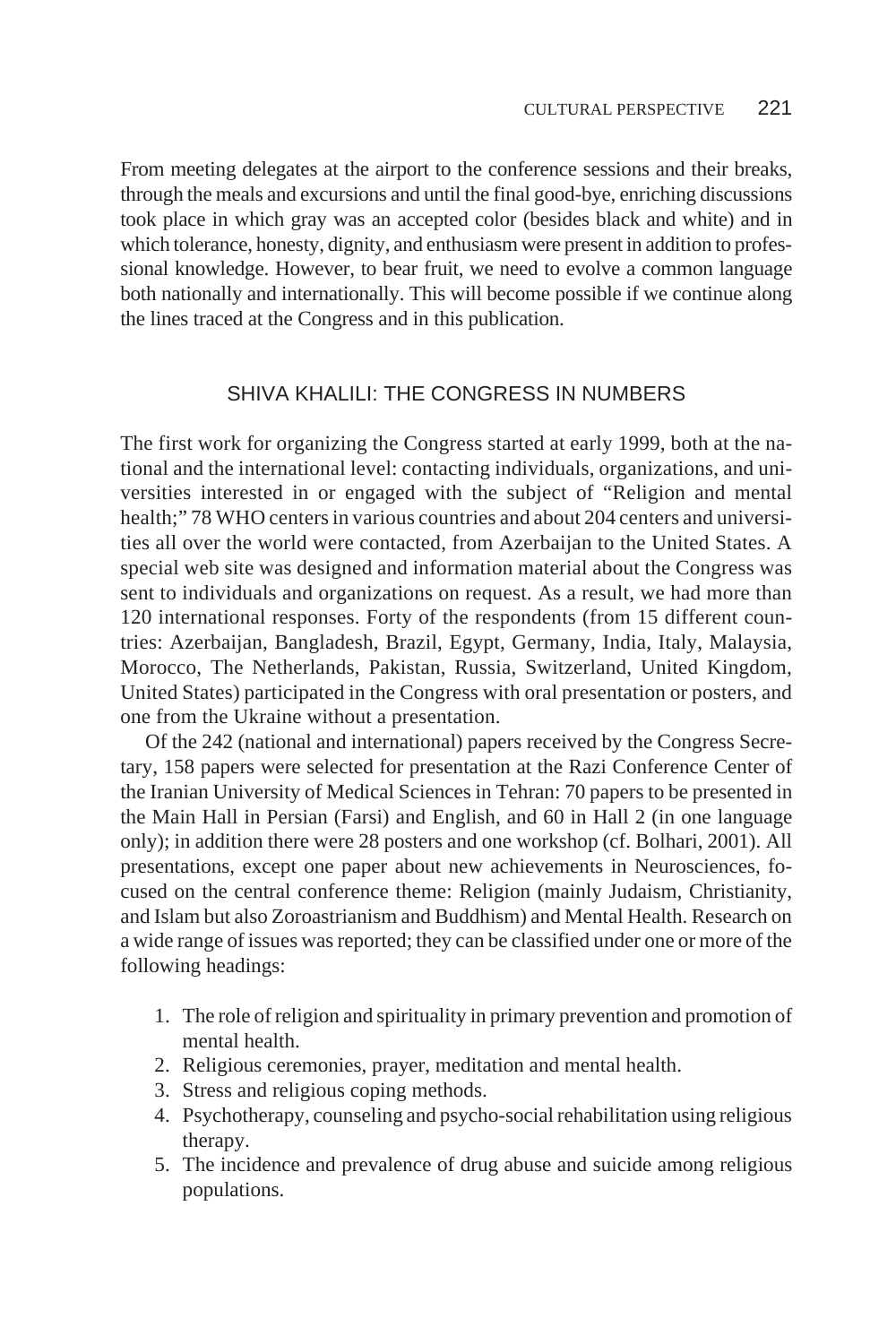## 222 KHALILLET AL.

- 6. Successful religious intervention for preventing drug abuse and HIV/Aids.
- 7. Clinical application of religious teachings.
- 8. Religion and mental disorders.
- 9. Research methodology in the field of religion, ethics and spirituality.
- 10. Religion and new achievements in neuroscience.
- 11. Common views of major religions regarding mental health issues.
- 12. New theories in the field of psychology, personality and religion.
- 13. Socio-cultural and psychological studies of religious populations.

Many papers presented empirical research; the first day of the conference was dedicated to the papers on theory and methodology. On the one hand, a number of researchers attempted to explain religion within naturalistic-scientific constructs from mainstream psychology and considered religion to be merely a resource for coping. On the other hand, many (national and international) researchers emphasized the possibility of a theistic psychology and presented their attempts to integrate psychology and religion more explicitly and completely. There is a hope that through such international conferences psychologists and psychotherapists engaged worldwide with religion and mental health will be encouraged to develop result-based theories and research methods and exchange views and experiences, leading toward a theoretical advance of psychology in general and religious psychology and psychology of religion in particular.

## ASHIQ ALI SHAH: ISLAMIC PSYCHOLOGY OF RELIGION AND PSYCHOTHERAPY

The First International Congress on Religion and Mental Health was timely in view of the increasing scientific recognition of the impact of religion on the lives of people around the world. Once regarded as a form of neurosis by the Freudians (Freud, 1930/1962), and as unscientific by the Skinnerians because religion dealt with unobservable entities, religion is now accepted by mainstream psychology as an important aspect of people's lives. The 1992 American Psychological Association (APA) code of conduct acknowledges the role of religion in psychological services and the 4th edition of *Diagnostic and Statistical Manual (DSM–IV)* of the American Psychiatric Association includes a category on religious problems.

## Contributions of Islamic Scholars to the Field

The influence of Islam as a religion and way of life in shaping the psychological and socio-cultural aspects of Muslims' lives was prominent since the times of the Prophet (SAW1). This encompassing Islamic conceptualization provided the foundations for

<sup>1</sup>SAW [or SAAS/SAWS]; Salla Allahu 'Alaihi Wa Sallam: May the blessing and the peace of Allah be upon him; English abbr.: Pbuh.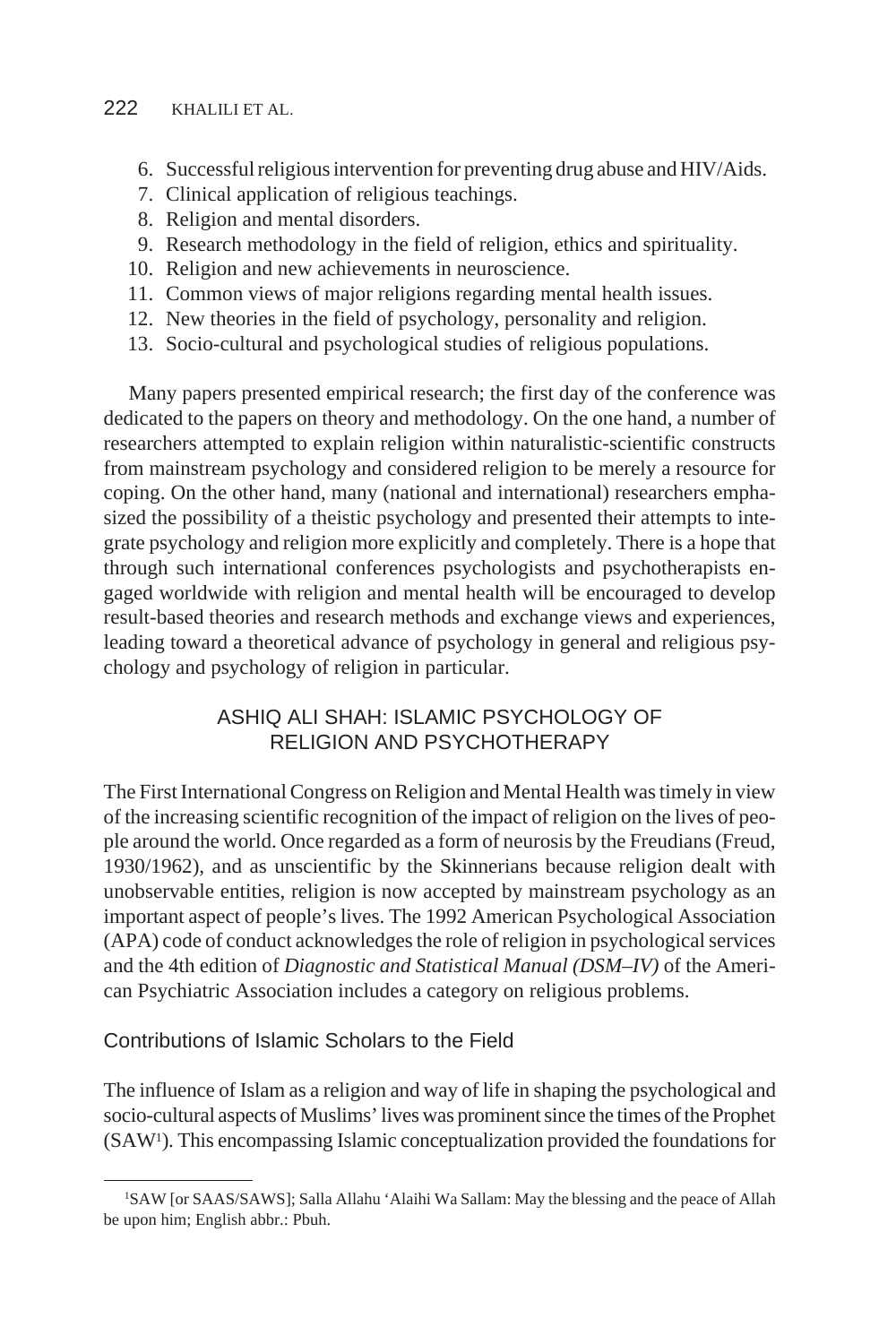the meticulous work of early Muslim scientists, starting from the 7th century, in the fields of medicine, chemistry, mathematics, geography, astronomy, sociology, psychophysics, psychiatry, and psychotherapy. Before the dawn of the modern era of psychology, Muslim philosophers and thinkers elaborated on the causes of psychological problems and their treatment from an Islamic perspective. Contemporary Muslim psychologists have highlighted Ibn al-Haytham's (965–c.1040 CE) contributions to experimental psychology and psychophysics made before Bacon and Fechner (Khaleefa, 1999). The contribution of Ibn Sina (Avicenna; 980–1037 CE) to medicine and psychology on the subject of associative learning in adaptive and maladaptive responses was developed further by Al-Ghazali (1058–1128 CE). Al-Ghazali's theory of dynamic interaction deals with human emotions and their control, and he showed that ethical and emotional habits can be acquired and changed by learning and training. Ibn al-Qayyim (1981; 1292–1350 CE) stated in his book *Al-Fawa'id* that every action of a human person starts first as an inner thought or concealed speech or internal dialogue called *Khwatir* in Arabic. The prominent Muslim thinker Abu-Zaid al-Balkhi (1998; d. 934 CE) differentiated between neuroses and psychoses and classified neuroses into four categories, namely

- 1. Fear and anxiety.
- 2. Anger and aggression.
- 3. Sadness and depression.
- 4. Obsessions.

He outlined techniques how to preserve one's mental health. Almost all of the early Muslim philosophers regarded the balance between the needs of the physical self (*nafs*) and the spiritual self (*ruh*) as important to mental health.

## Islamic Approach to Psychology

The Islamic approach to psychology focuses upon the Islamic principles and moral code oflifeasdescribedintheQur'an(theRevealedBook)andtheSunnah(theSayingsofthe Prophet, SAW), and aims to achieve a balance (equilibrium) between the worldly and spiritual needs. This is considered to be a prerequisite for a balanced personality and mental health. Unlike a secular Western approach to psychology of religion that examines the variables of religious behavior or antecedents of religiosity, the Islamic approach to psychology examines and explains human mental processes, personality, and behaviors from an Islamic perspective; it is a religious psychology. Consequently, it borrows psychological constructs from the previously-mentioned two sources of guidance (i.e., Qur'an and Sunnah). Because practical knowledge for studying human behavior is usually derived from a general conceptual framework concerning human nature and its functioning, the Islamic approach to understanding human nature considers *Fitrah* as the elementary and central construct to explain human nature.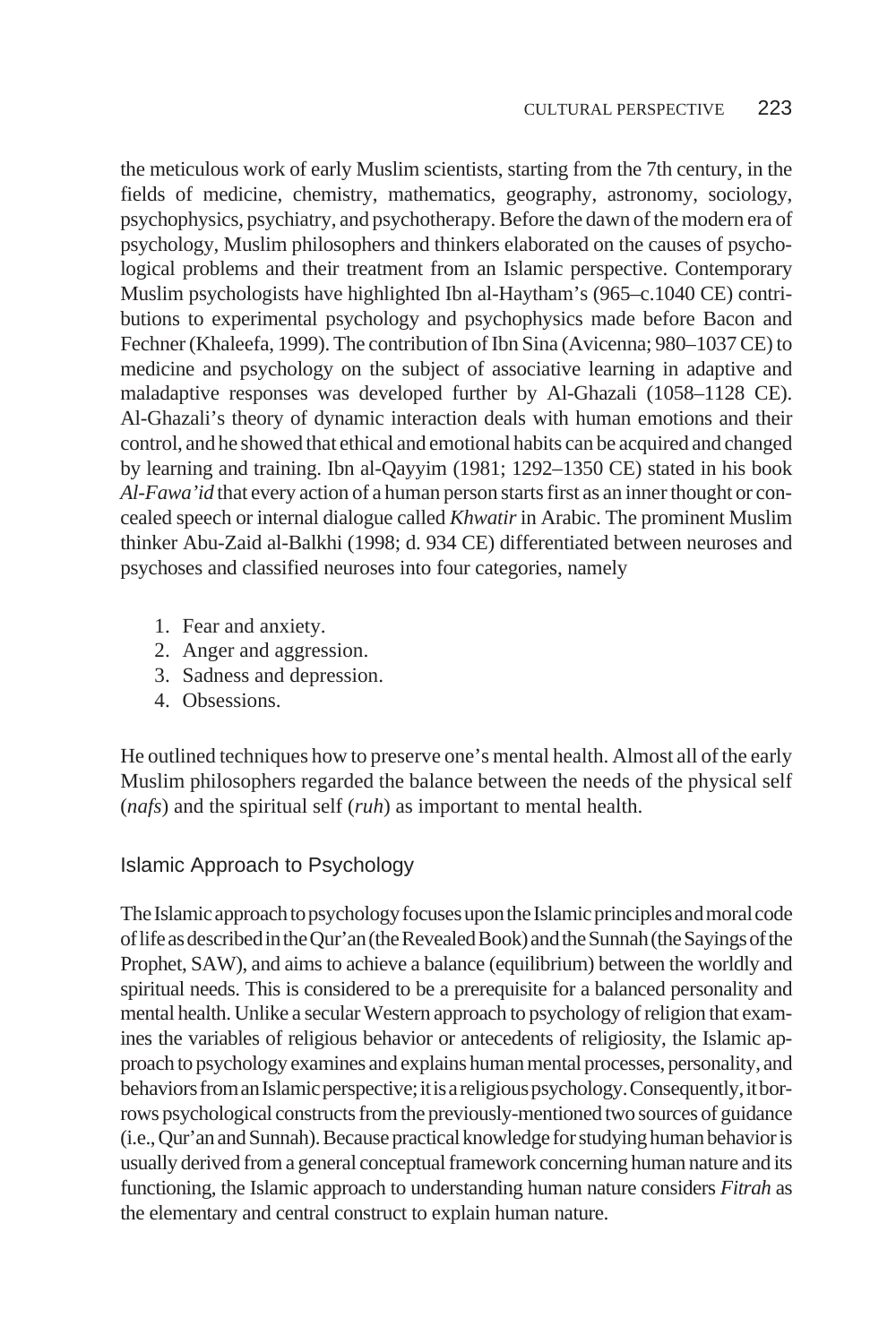## 224 KHALILLET AL.

## Fitrah and Human Nature

The Islamic view of human nature rests on the original purity and goodness of human beings, which is Fitrah. Fitrah is common to two basic constituents of human beings; *ruh* (soul, a transcendental self) and the *nafs* (physical or phenomenal self). Other views of Fitrah include Shah Wali Ullah's (2001; 1707–1762 CE) holistic conceptualization and Mohamed's (1998) integrated view of Fitrah related to the internal and external world of human beings, respectively. The former regards the spiritual as well as the biological components of humans as intrinsically good. According to this view, Fitrah includes both spiritual and physical tendencies that seek gratification in order to promote and achieve wholeness of a person's spiritual and physical constitution. The latter view relates Fitrah to a person's innate givens, but associates it also with human beliefs, values, attitudes, and views of the phenomenal world.

Fitrah is regarded as primordial faith which Allah (SWT2) Himself implanted into human nature (Mohamed, 1998). Fitrah implies submission to the will of Allah (SWT) and is the basis for *Tawhid* (Oneness of Allah: "There is no deity but Allah"). Many scholars believe that Fitrah is a state of intrinsic goodness. In Al-Qayyim's (1993–1997) view, Fitrah is truly an inborn predisposition to acknowledge Allah (SWT), *tawhid* and *din al-Islam*. Islamic faith is a life of obedience and submission to Allah. Imam an-Nawawi (1233–1273 CE) has defined Fitrah as the unconfirmed state of *Iman* (absolute belief) before individuals consciously affirms their belief.

#### Psychological Implication of Fitrah

The Islamic view of human beings based on Fitrah considers human activity or behavior as consciously determined. A behavior is regarded as a function of both the physical environment and the spiritual base. This makes the Islamic view of human nature a holistic one, as it integrates the physical and the psychical aspects with the spiritual aspect. According to Mohamed (1998), a person's control of the worldly tendencies of *nafs*, and the spiritual tendencies of *ruh*, establishes a healthy psycho-spiritual equilibrium. This can be achieved by consciously obeying the Divine commands and laws. The result tends toward the attainment of ultimate reality in the sense of self-realization, that is, the "attainment of the highest" as it was called by al-Ghazali (1979).

Furthermore, the Islamic approach to human nature regards values as an integral part of one's constitution. The human tendency to have values is inbuilt and their actual development depends upon events and conditions in the phenomenal world as well as in the metaphysical reality. Values are an important clue to a per-

<sup>2</sup>SWT; Subhanahu Wa Ta 'ala: Allah is purified of having partners or a son.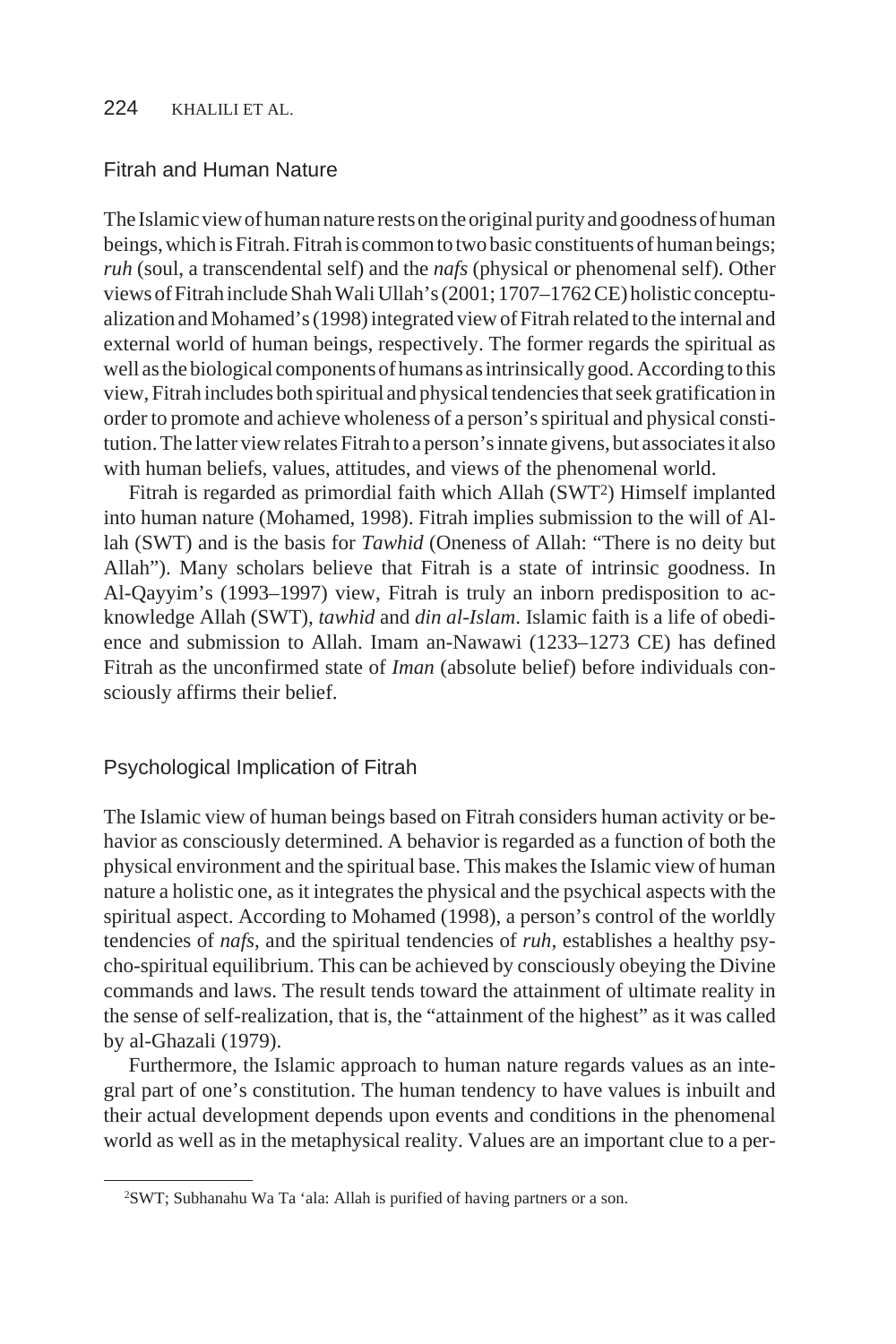son's adherence to or deviation from Fitrah. Values, such as justice, mercy, patience, sacrifice, obedience, generosity, helpfulness, forgiveness, trust and so forth, constitute the character of an individual and his or her relationship with his or her Creator and the society.

The Islamic religious, moral, and social values are in accordance with the teachings of Qur'an and Sunnah, and hence, in my view, can be regarded as objectively defined—a view which may conceivably not be generally shared by secular psychologists. These values prescribe the moral and social code of conduct at the individual as well as at the collective levels. Whether one agrees or disagrees with them, or whether one conforms to or violates them, their normativity remains unaffected. Presumably, secular psychologists need to see data that show the beneficial effect of these values on mental and physical health.

Islamic Approach to Clinical Psychology and Psychotherapy

To emphasize a previous point, a proper control and transformation of *nafs*into the spiritual qualities of*ruh* is a pre-requisite for the healthy psycho-spiritual functioning of the individual. Al-Balkhi (1998) highlighted rational and spiritual methods to treat the different neuroses mentioned above. His book titled *Masalih al-Abdan wa'l-Anfus*(translation: *The Sustenance of Body and Soul*) contains the clinical and psychotherapeutic approaches to treating psychological problems. The various chapters deal with the following issues:

- 1. The importance of sustaining the health of the *nafs* via the soul (al-Balkhi's synonym for mind or psyche).
- 2. Mental hygiene or preventive mental health.
- 3. Regaining one's mental health if lost.
- 4. Psychological symptoms and their classification.
- 5. Management of anger and getting rid of its symptoms.
- 6. Ways to tranquilize fear and panic.
- 7. How to get rid of sadness and severe depression.
- 8. Ways of fighting obsessions and the harmful inner speech of the *nafs*.

Al-Balkhi stated that helping people with their psychological symptoms is more important when compared to dealing with their physical symptoms. A person may live for years without complaining from a physical symptom but psychological symptoms are bedeviling us all the time. He suggested, therefore, that just as healthy people keep some drugs and first aid medicines nearby for unexpected physical emergencies, they should also keep healthy thoughts and feelings in their minds for unexpected emotional outbursts. There are number of other early Muslim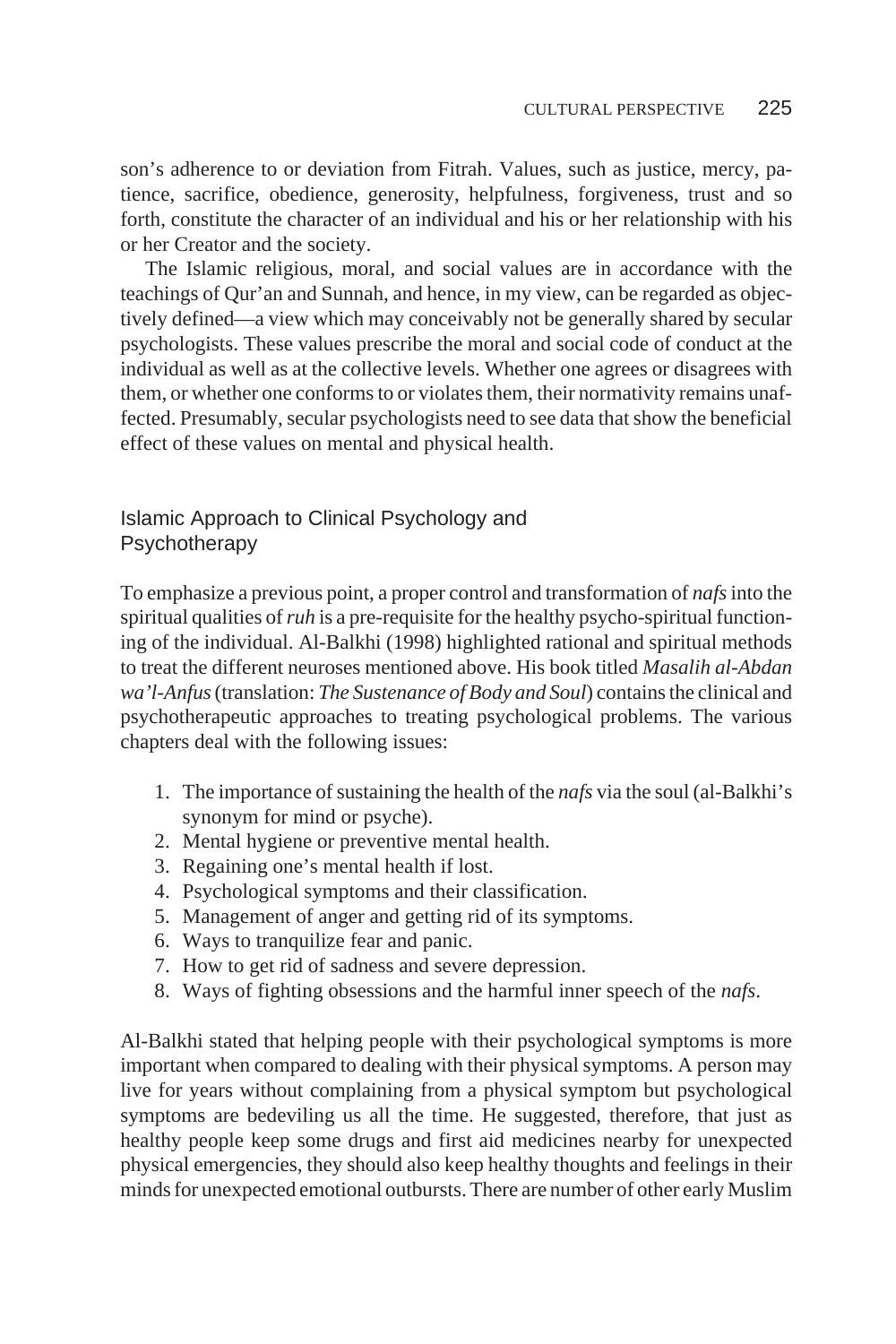philosophers, such as Ibni Sina, Ibnil Haitham, Al-Razi, Ibni Aqayyim, Miskaweh, to mention just a few, who have not only listed and discussed psychological disorders but also their treatment labeled *al-ilaj annafsani* (psychological treatment or psychotherapy) or *al-ilaj bildhid* (reciprocal inhibition). The contemporary Muslim psychologists are in process of reviving the traditions of their predecessors by instilling earlier insight into the discipline of psychology. The contributions include Achoui (1998), Ajmal (1986), Ansari (1992), Badri (1976, 1978, 1996), Mohamed (1995, 1998), and Shah (1996, 2001). I now attempt to outline psychotherapy in the Islamic context.

The Islamic psychotherapeutic approach emphasizes the biological, social, and spiritual aspects of individuals. It considers their spiritual aspect as well as their values in adjusting within society. This approach regards the egoistic and individualistic concerns of a person and confusion about social and religious values as one of the major causes of psychological problems. The problem of the client is handled with reference to the society. Any attempt within the Islamic approach to exclude values and to conduct psychotherapy without considering the socio-religious circumstances of the client would be regarded as an exercise in futility.

The psychologist analyses the problem of the client and also tries to find out, with the client, the solution of the problem in accordance with the social and religious guidelines. In this regard the psychotherapist acts as a guide and reformer for the individual. The practice of Islamic psychotherapy requires the therapist to be well versed in the Islamic tradition and to be a practicing Muslim in letter and spirit. Psychotherapists should regard it as their professional and moral duty to remove the confusion in their clients about social and moral values and to enable them to perceive their problems within this context. Thus, Muslim psychotherapists adhering to these values "reflect" them rather than impose any of their own on the client. The experience of the author as a psychotherapist shows that the clients do not dispute these values, they do not feel themselves misunderstood, and they do not complain if the therapist adheres to these values in psychotherapy.

Islamic psychotherapy is reflective, directive, and critically supportive. Psychotherapists not only analyze the feelings of the client but also are active and suggest to clients the steps and actions essential for their improvement. The focus of the psychotherapy is on the present problem, rather than exploring the unconscious dynamics of the client. However, clients are assisted and helped to learn from the mistakes of the past and to look to the future with determination to bring about positive change in their lifestyles. Other authors describe Islamic psychotherapy as prescriptive and future oriented (Mohamed, 1995), which is consistent with ideas presented here.

In Islamic psychotherapy the thoughts and actions of a client that are incongruent with the basic Islamic tenets are thoroughly analyzed. The emphasis of the therapy is on the religious and cultural values. Although the therapy is taking place in a dyadic context, continuous reference is made to the society and interpersonal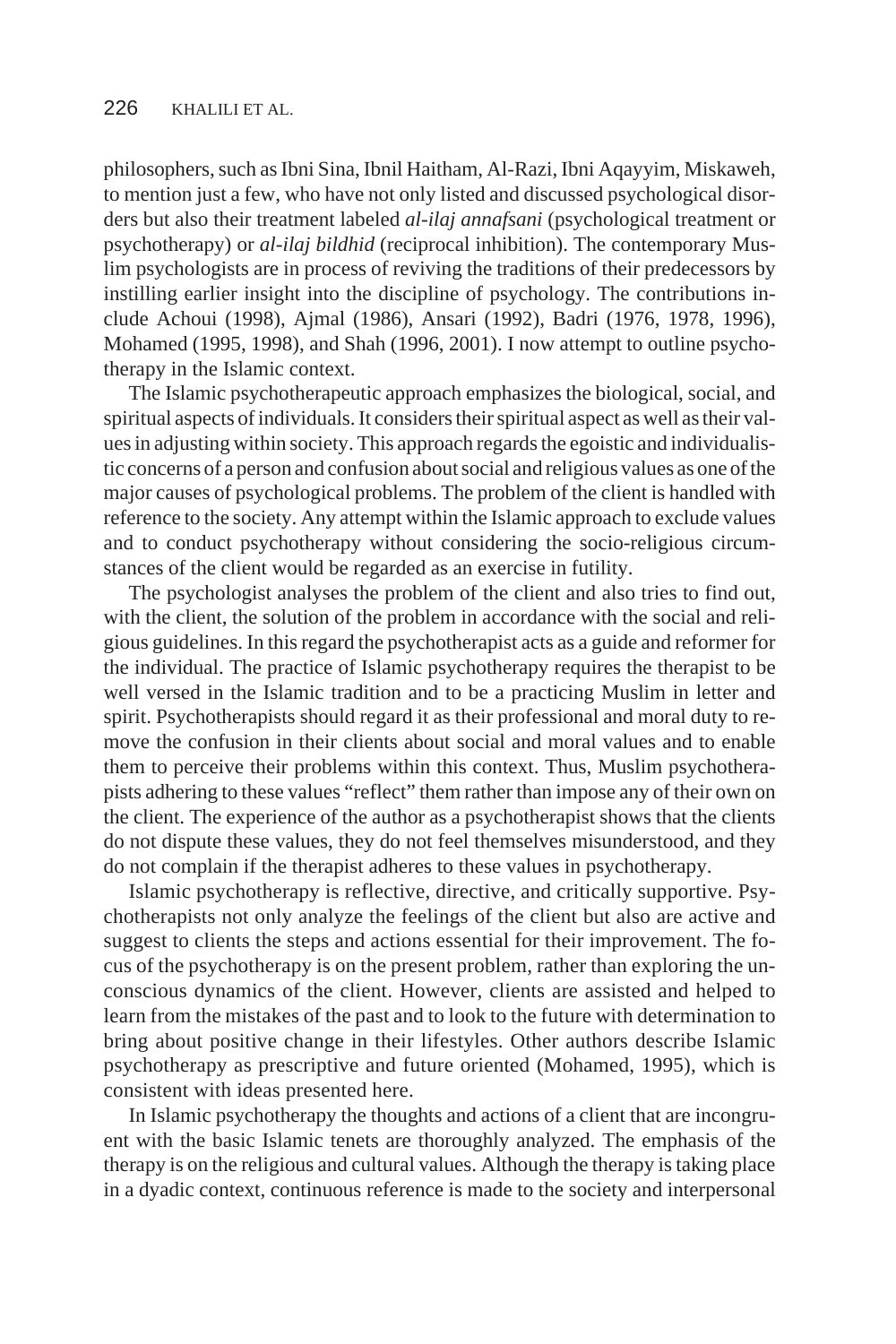relationships. This emphasis stresses the importance and beneficial effects of the family and social bonds over against all-out individualism and selfish concerns. The therapy is directed toward self-realization in terms of self-knowledge as a moral principle. This can be achieved through the exercise of restraint and control in the sense of voluntary simplicity. In the opinion I represent, materialistic and sexual needs are transitory, unstable, and repetitive (Shah, 1996). The pursuit of these needs does not lead to a real satisfaction; rather it stimulates these desires endlessly. Hence, the client is encouraged to give up the materialistic, selfish, and asocial desires in the spirit of the Islamic virtue of self-restraint or contention. The clients are helped and supported to view their relationship with others on a give-and-take basis, that is in the framework of Haqooq-ul-Ibad (the revealed rights of fellow human beings). Clients try to understand their weakness and to change their outlook of the social world around them.

## SEBASTIAN MURKEN: SOME SUBSTANTIVE ISSUES IN THE CONGRESS

The Tehran International Congress on Religion and Mental Health not only covered an important subject but also one that draws more and more attention in Western countries as shown, for instance, by the founding of the journal *Mental Health, Religion and Culture* in 1998. Like others, I am thankful and feel honored that I was able to attend the conference as one of the few Europeans and as the only participant from Germany. My invited response to the Congress comes under five headings:

- 1. The need for and value of academic discourse.
- 2. Epistemology.
- 3. Methodological issues.
- 4. Content of the studies presented.
- 5. Outlook for the future.

## Academic Discourse

The time frame of the Congress was quite ambitious. Usually, seven papers of 15 minutes each were presented in a 2-hour time block, with the remaining 15-minute slot used for a general discussion. However, usually there were no discussions because of the accumulated overrunning of the time allocated to the presentations. This was regrettable for two reasons. First, one would have liked to inquire about details concerning the instruments used, the sample, or any specific problem encountered in the conduct of the study, and so on. Second, progress in scientific knowledge can only be acquired if we ask each other and ourselves critical ques-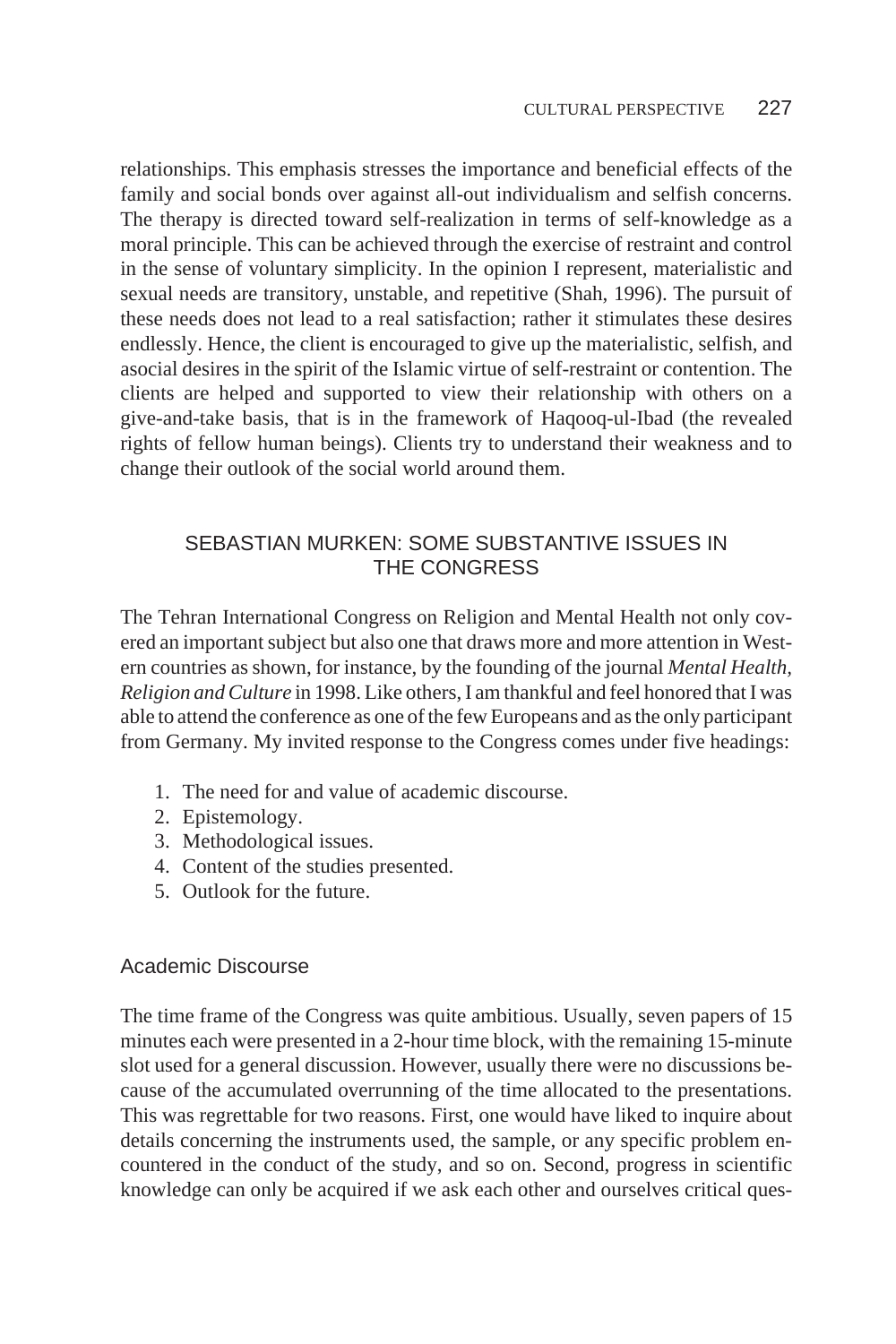## 228 KHALILI ET AL.

tions. Debating competently differing views will lead to new insights and progress. Therefore, in the closing session others and I suggested providing more discussion time in the paper sessions and inviting respondents for the main lectures.

#### Epistemological Assumptions and Issues

In 1987, I happened to participate in the Islamic World Conference on Religion and Mental Health in Cairo. I attended one of the scientific sessions in which two researchers from the United States and from Pakistan, respectively, presented their papers. After some listening, I realized that these scientists, though speaking about the same topic, namely religion and mental health, did so on the basis of quite different epistemological assumptions.

For the researcher from the United States, it was simply choosing sets of variables (religion being one of them), getting the data, and working out the statistics. For the researcher from Pakistan, religion seemed to be the very foundation of his scientific inquiry. The puzzling phenomenon was that nobody seemed to notice these epistemological differences in the basic assumptions of their scientific inquiries. These differences were unnoticed, or at least unexpressed. Since that time, I am intrigued that we take our cultural presuppositions so much for granted, and I am amazed how difficult it is to ask critical questions about possible cultural biases. Consequently, the invitation to the Tehran Congress was a welcome opportunity for me and other non-Iranian participants to learn more about the relation between culture and science. It was an opportunity to become more conscious about one's own underlying scientific assumptions and to engage in a dialogue with scientists doing research from an Islamic religious perspective.

What several non-Iranian visitors experienced during the Congress and in many private discussions was indeed a difference of "scientific cultures." To make this obvious, I here put side by side a Western secularized perspective and an Islamic religious perspective of scientific research as they were presented at the Congress and then draw some conclusions. Note, however, that there also exist Western authors, for example Dale E. Matthews, who make psychological claims from a (Christian) religious perspective. A secular model of Western epistemology, that is a mainstream, evidence-based, Western understanding of the psychology of religion, is shown in Figure 1. Modern sociology understands society as the result of interacting subsystems each with its own structure and internal logic. Some of the major subsystems are shown in Figure 1: economics, politics, science, and religion being some among other subsystems making up society. Religion, then, has no privileged position.

The question that comes to mind immediately is the following: How does social science in Western society deal with the truth claims of religion, or better, with the truth claims of different religions? For the psychology of religion, as distinct from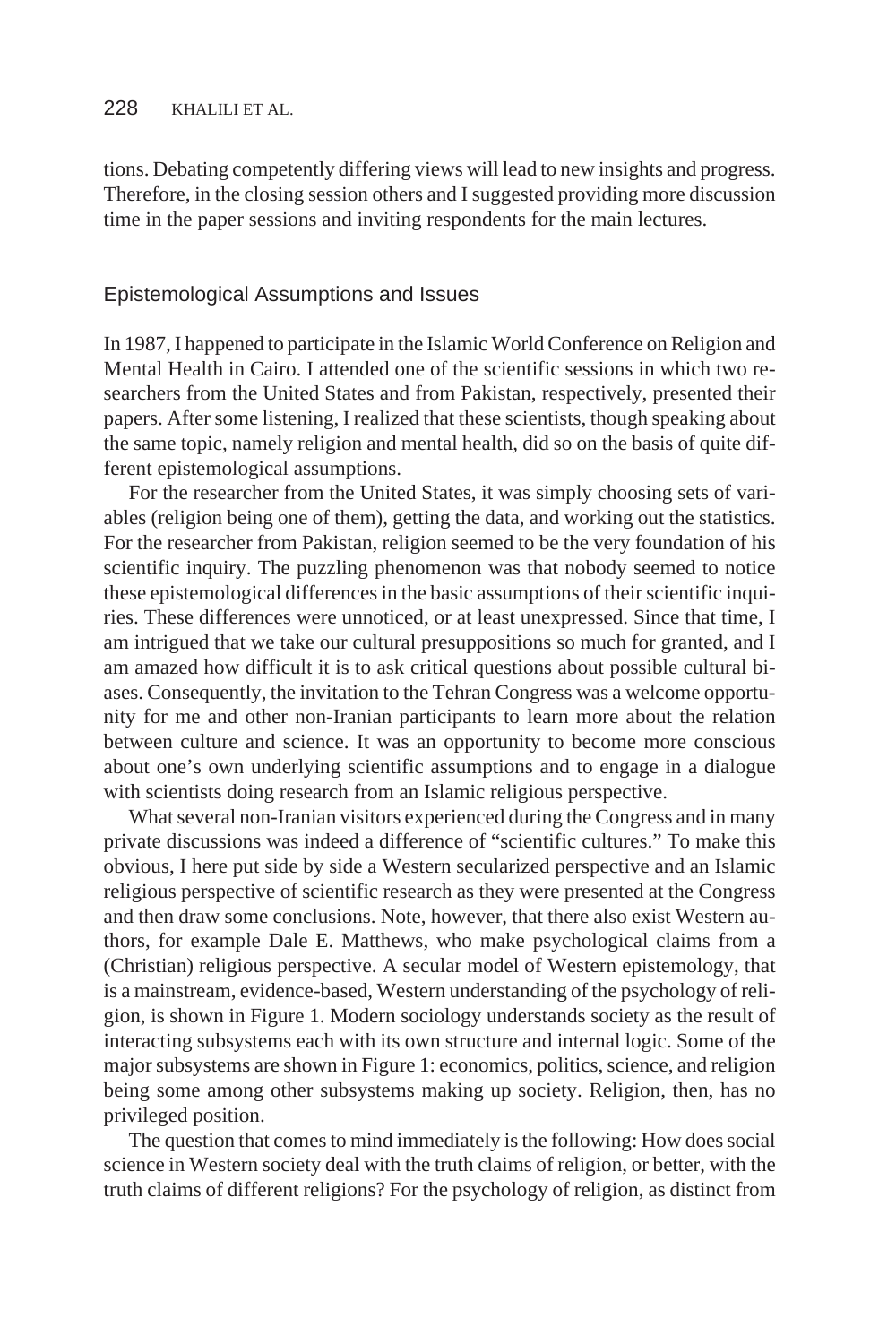

FIGURE 1 A secular model of Western epistemology.

a religious or theological psychology, the answer is clear: The truth claims of religions are not matters of scientific inquiry. This principle of the exclusion of the truth claims about the nature of the Transcendent (God) is a guideline for the psychology of religion since Theodore Flournoy (1903) formulated it a century ago. What does it mean? From Flournoy's perspective, the task of the researcher is to understand how the Transcendent is perceived and dealt with by the person studied, not to research whether the Transcendent exists or what its attributes could be. In the understanding of its practitioners, this is not a reductionistic perspective but a necessary psychological self-restriction in order to be able to deal with different truth claims in a society rather than making judgments about religious truth claims. Consequently, from a completely secularized perspective, explanations about the efficacy of religion concerning mental health must be based exclusively on psychological theories and must be researched using genuinely empirical methods.

What happens if we take a different perspective? Figure 2 shows a model of religion-based epistemology as it was encountered in many of the Islamic religious contributions. Religion, then, is not one cultural subsystem among others but the basis and framework of everything else (cf. the previous section "Islamic Approach to Psychology" by A. A. Shah, and its sequels). It is a primary, non-reducible phenomenon.

Such an epistemological option has been adopted by Islamic scholars and, as previously indicated, by some Western Christian writers. Matthews and Clark (1998), authors of *The Faith Factor,* explained in the introduction to this book that "I have learned to believe that God does heal" (p. 11). Seen from such a perspective, which implies the inclusion of transcendence, the scientific process and the understanding of the phenomena are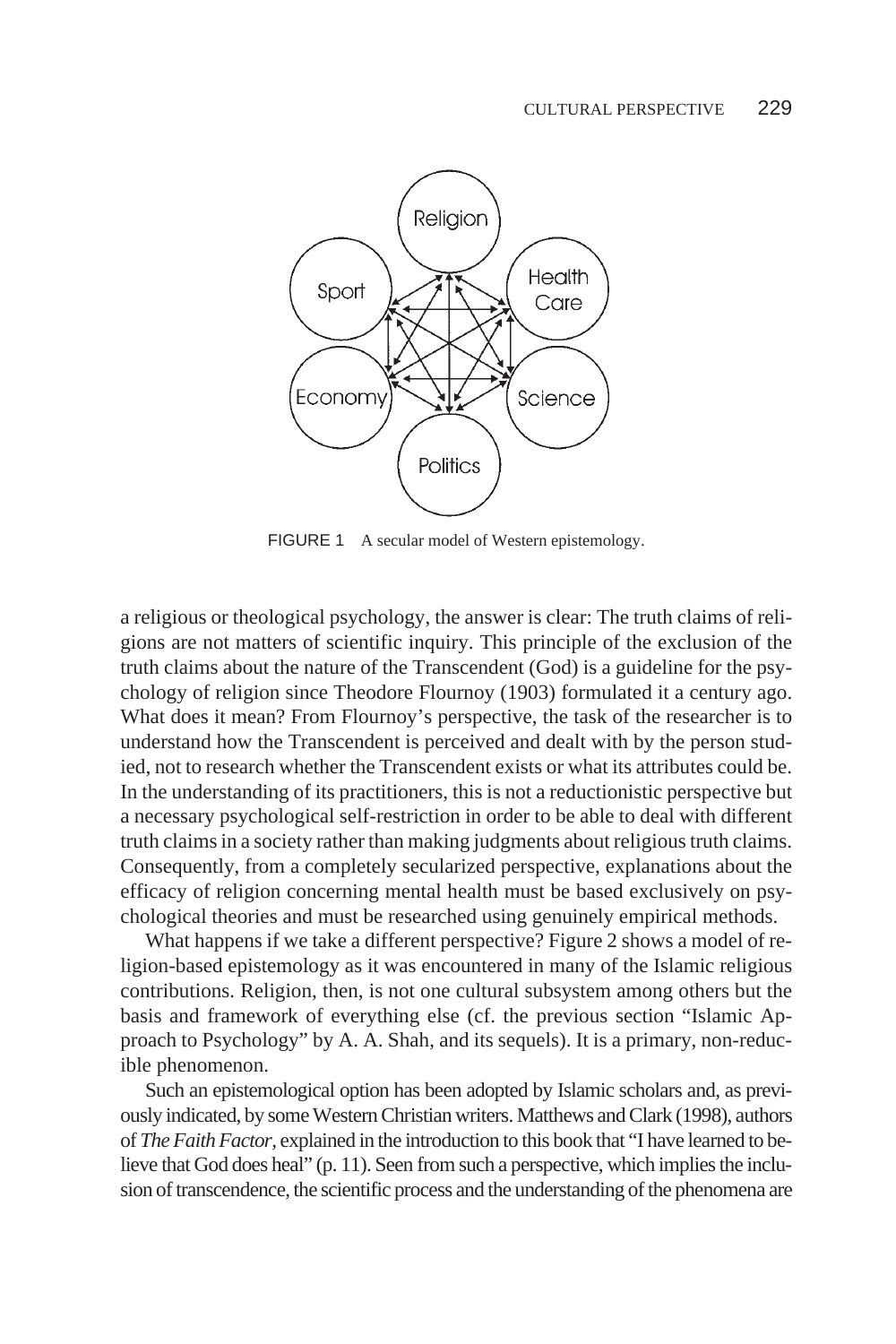

FIGURE 2 Model of a religion-based epistemology.

quite different. Now, not only natural, psychological explanations, but also supernatural, that is transcendent explanations, have to be considered.

When comparing the two epistemological approaches illustrated in Figures 1 and 2, two major sets of considerations arise. First, both of the approaches are models and are culturally bound. The purely naturalistic model with its claim to exclude the truth claims of supernatural causality is, from the perspective of the second, religious model, not value neutral but is itself equally a model with a truth claim. The implicit truth claim of the first model is that the appropriate level of analysis for a scientific psychological explanation is the naturalistic level, not the supernatural level. In other words, God may or may not intervene, but as a science, psychology approaches the study of religious belief, behavior, feelings, and so forth in the same way that it approaches the study of all human behavior, on the assumption that there are regularities that can be understood and formulated and put in the form of a theory. The tantalizing question is whether these differing models with their different assumptions can be fruitfully contrasted and compared, and their cultural, religious, and psychological "bias" be reflected and communicated.

Second, the data taken and their interpretation may differ. Research based on the first model might ignore transcendent aspects and explanations. Using the second model might lead one to ignore a wider range of psychological processes and explanations. The question is: How can data collected in different countries by researchers with different backgrounds and epistemologies be compared and interpreted?

In principle, one option would be to find a metasystem or language that is capable of integrating the two differing perspectives. At present, however, it is not clear what this metasystem could look like. It seems more modest and more feasible to construct a bridge that can be accessed from either side (cf. Reich, 2000).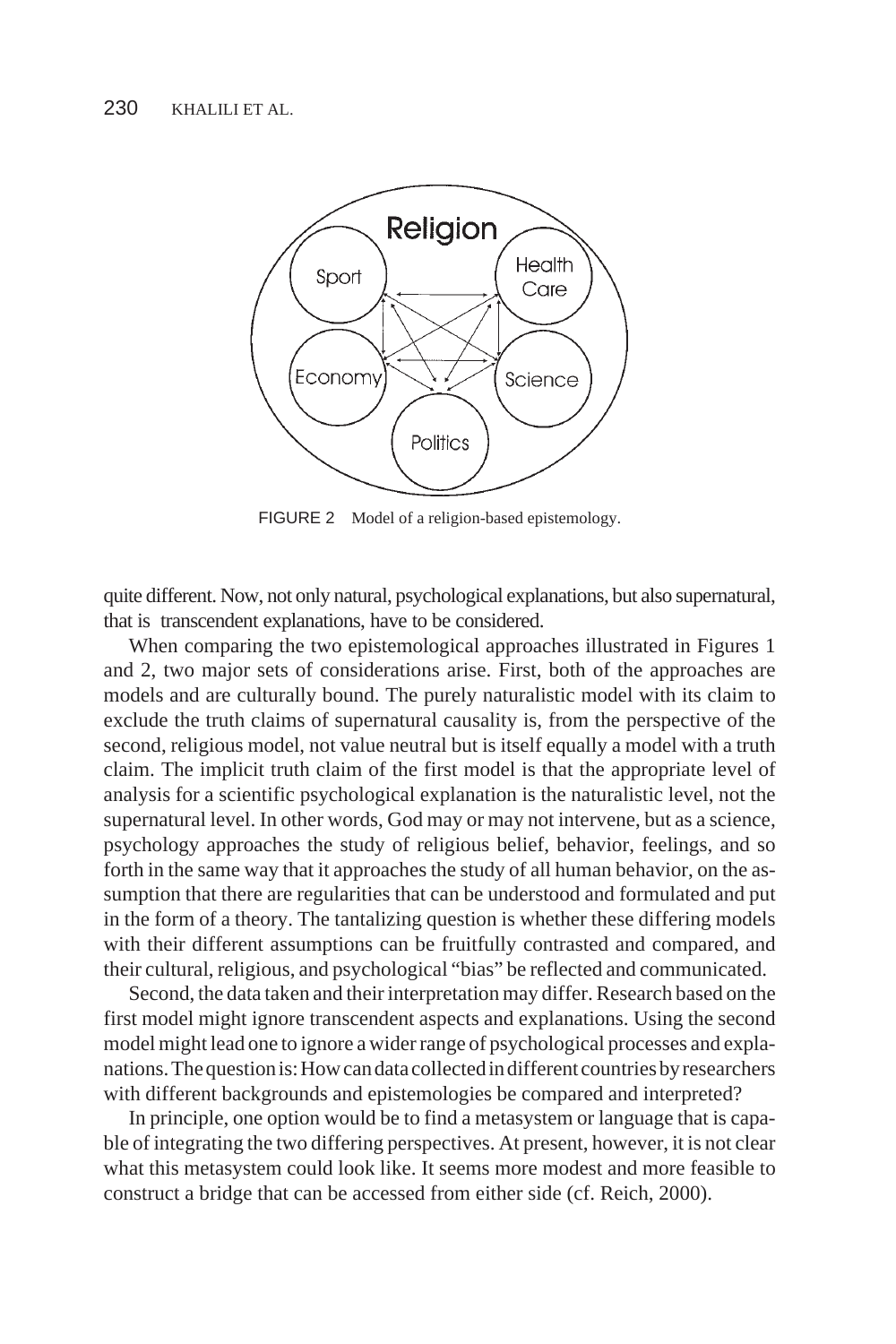To ask the same questions of people living in different cultures and having different religions seems a promising way to understand cultural biases and to work through them, providing that it is done in a mutually agreed way. From such a perspective the Tehran Congress was an important starting point for an encounter of professionals from many cultures and countries. It is increasingly necessary to deepen and enrich our mutual understanding and the understanding of religion as a major element in people's lives.

## Contents of the Studies Presented

Many of the studies presented at the Congress correlate just one set of variables (religion) with another set of variables (mental health) and find certain correlation coefficient values. I suggest some caution as to the significance of the effect of religion thus determined. As far as I know the literature, the largest positive effects of religiosity hardly ever explain more than 5 or 6 % of variance of the mental health criteria. To understand the place of mental health in people's lives, it is therefore important to include other relevant variables like physical health status, socio- economic status, self-esteem, social support system and so on. If we understand mental disorders exclusively in religious terms, for example as a punishment for the non-observation of religious laws, we might miss important alternative social and psychological explanations, for instance those proposed for the world-wide problem of increasing depression (Murken, 1998).

#### Outlook for the Future

The particular importance of the Tehran Congress lies in the coming together of scholars of religion and mental health from all over the world. It would be most promising to continue the energy and spirit of this Congress to the point of designing novel studies that include groups of people from different cultures and religions (for both subject samples and researchers) as done by Furnham and Baguma (1999). The psychology of religion in Western countries involves mostly a Western and predominantly Christianized population. In Islamic countries, the perspective is determined by the Qur'an and the Sunnah. The study of religion and religiosity needs to expand its scope from a "local" to a worldwide cooperative enterprise in which scholars learn from each other through the process, and through which they become adept at looking at a particular research project from different perspectives of all kinds (cf. Ghorbani, Watson, Ghramaleki, Morris, & Hood, 2000; Hansen, 1998; Ineichen, 1998).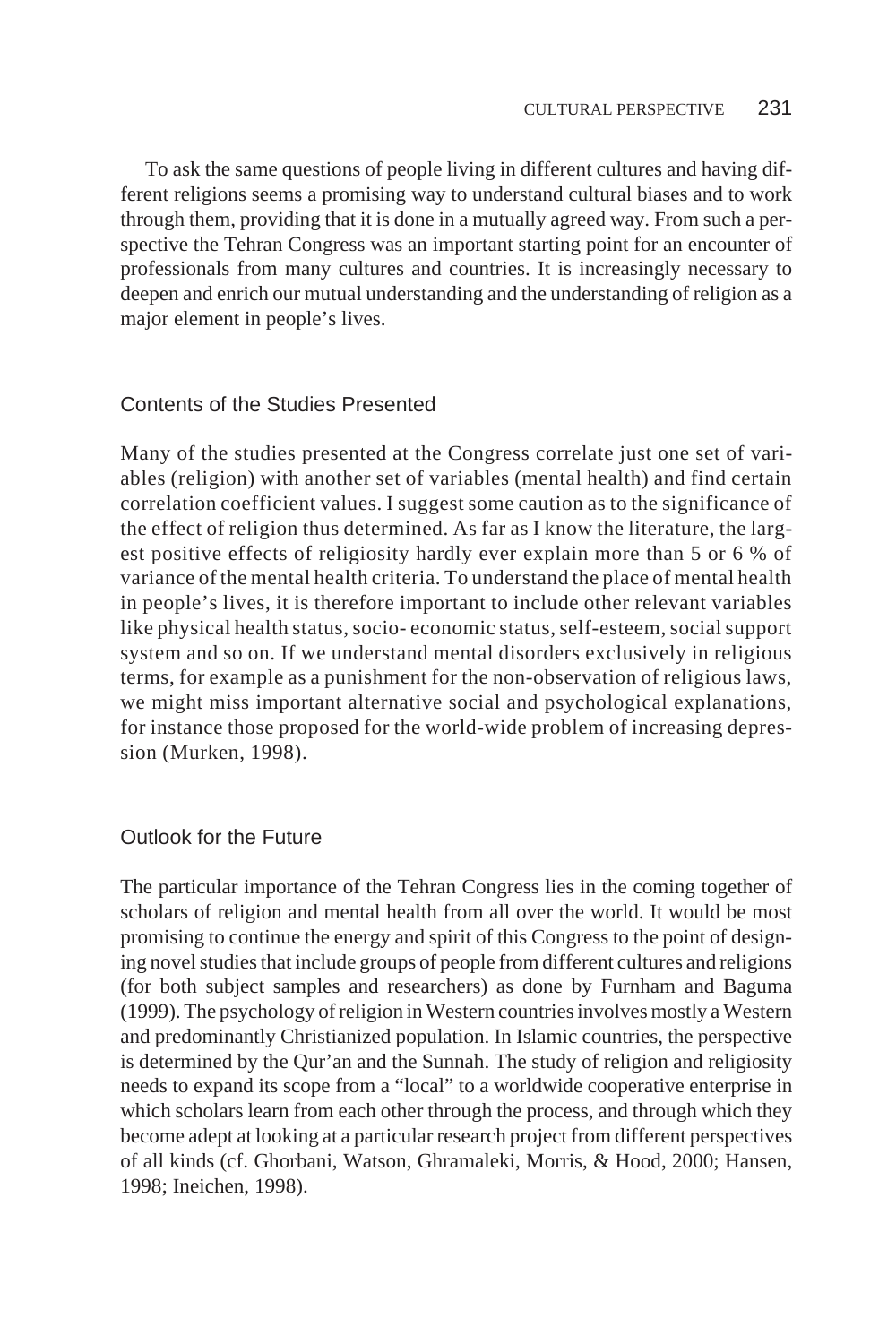## K. HELMUT REICH: COMPARING THE TEHRAN CONGRESS WITH SIMILAR CONFERENCES ELSEWHERE

Whereas largely agreeing with Sebastian Murken's remarks, yet emphasizing the specificity of the religious domain (see, e.g., papers by Edwards & Lowis, Schoenrade, Hay, & Boyatzis, in Paloutzian, 2001; Reich, 2000, 2001), I would like to add the following observations. The scope and participation of the conference were most impressive (Bolhari, 2001). At the (formally) comparable 2001 Annual APA Convention in San Francisco, 55 papers by 135 authors and 33 posters by about 100 authors were presented in the sessions organized by APA Division 36 (Psychology of Religion; Krejci, 2001), of which 20 papers by 50 authors and 20 posters by about 70 authors concerned religion and mental health (classed "generously"). Accepting that these numbers are approximate, the scope of the Tehran Congress nevertheless stands out in comparison. More importantly, religion and mental health are well-represented research topics in either setting. Clearly, the importance of religiosity for almost all aspects of life but also for psychology and psychotherapy is increasingly recognized by science. In the West, secular psychology of religion is only about 100 years old, and most research was and is done "locally," with Christians and Jews as research subjects. Correspondingly, researchers in Iran study those who hold the Muslim faith, because it happens to be Muslims who are there. The present Congress therefore was a good opportunity to widen one's horizons and get answers to the following questions: What is the relation between Islam, psychology, and psychotherapy? What are the empirical results obtained by Islamic researchers? And so on.

For both Sebastian Murken and myself, the more intuitive notions of psychology and religion (or even religious psychology) and psychology of religion were clarified and detailed after reading Ashiq Ali Shah's earlier explications. Let us not forget, however, that such a version of research has its place in Western countries too, as exemplified by a number of papers in the *Journal of Psychology and Christianity* and similar publications. And if somebody is surprised by a publication titled "Mental Health in the Verses of Holy Qur'an for Mental Health and School Staff," he or she should be aware of international conferences such as "Psychological Aspects of Biblical Concepts of Persons," Free University of Amsterdam, The Netherlands, 4-6 March, 2002.

I would not like to conclude without emphasizing my full agreement with Ashiq Ali Shah's and Sebastian Murken's well-deserved praise of the friendliness of our hosts, the excellence of the facilities and, in particular, the outstanding quality of the translations, all of which contributed considerably to making the Congress such a memorable experience. Last, but certainly not least (given the restrictions of women's activities under the Taliban regime in neighboring Afghanistan), let me record how impressed I was by the visible participation and the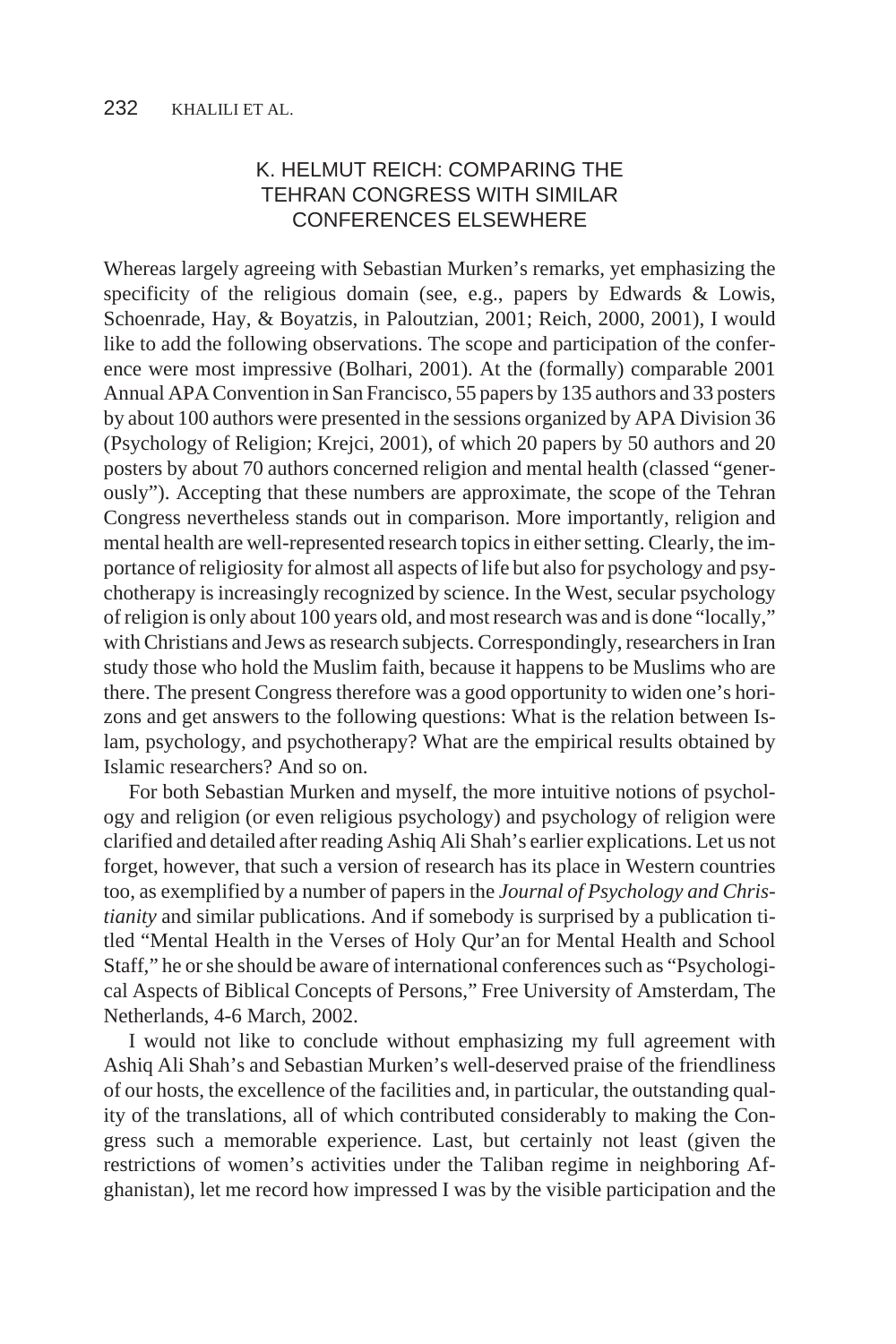activities of the recently established Research Institute for the Rehabilitation and Improvement of Women's Life as well as by the competence and assurance of the women speakers at the conference.

## ASHIQ ALI SHAH: THE CONGRESS ITSELF

The Congress attracted a large number of participants from all over the world. The delegates belonged to different professions, including academics from universities, professionals from the field of psychology, psychiatry and general medicine, clergymen, priests, social workers, and members of non-governmental organizations (NGOs). They shared their knowledge about religion and mental health based on their research and experience in the field. Although the approaches of these papers were diverse, the growing understanding of the influence of religion in people's lives and its positive impact on the health of the individual was common among all. The papers presented by the Muslim scholars, but also by some Western scholars, underscored the importance of spirituality in the mental health of individuals. A large number of papers by the scholars of the host country indicated the role of spirituality in the mental health of Iranians.

The significance of this conference for the host country could be understood from the extent of its media coverage by the state-owned as well as private mass media. The reporters of Iran television, as well as of national newspapers, daily interviewed foreign and local delegates about the conference activities and the issues pertaining to religion and mental health. Iranian television also recorded roundtable discussions about the issues discussed at the Congress and the growing impact of religion and mental health. The peak of the media coverage of the conference was a live talk show organized by the Iranian television, in its program *Pertau*, to discuss the current issues related to religion and mental health in the developing and developed countries. One local and two foreign delegates were invited to highlight the role of religion in mental health, especially the incidence of depression among the religious and nonreligious people. The discussants took the view that spiritual orientation of people had an immunizing effect against the psychological illnesses.

The academic program of the conference, lodging and boarding, conference material, guidance and help, if needed, were meticulous. The arrangements for simultaneous translation, from Persian to English and vice versa, were well maintained throughout the four days of the conference. Murken mentioned already the suggestion made at the closing panel session that in the future some time should be given to discussions, and a proper time slot for the poster presentations provided. As to his remarks on epistemology, contents of the studies presented, and outlook for the future, my views have been set out in the foregoing section on Islamic psychology of religion and psychotherapy, and are elaborated further in the companion article (Murken & Shah, this issue).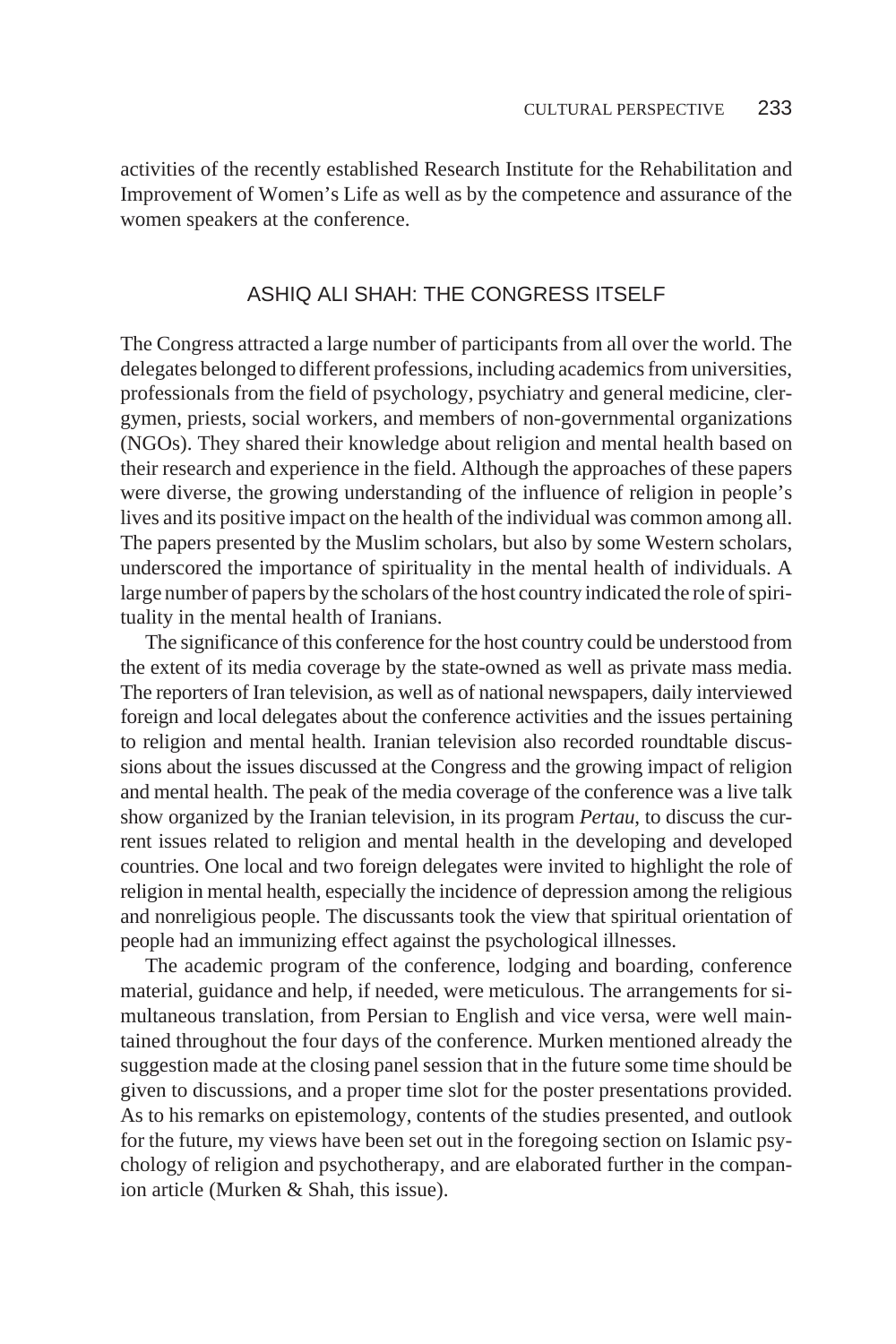### 234 KHALILI ET AL.

The hosts conspicuously displayed the traditional hospitality, warmth, and friendliness of Islamic culture on all the occasions throughout the conference. The pick-up and drop-off service from the airport and to and from the conference venue and the hotel, the care-taking guides, the comfortable accommodations, and plenty of delicious food served during the conference were the hallmark of this hospitality. I have missed some of these things at conferences elsewhere. On top of this, there were daily excursions and shopping tours at the end of the conference's daily sessions. I was amazed about the self-sufficiency of the Iranians despite sanctions by the United States. Although the economic conditions of Iran are not as booming as they were during the 1970s and 1980s, it was impressive how they have kept their economy going under adverse circumstances.

Mehdi Karroubi, the honorable speaker of the Iranian parliament, graced the closing ceremony of the conference, which underscored its significance. The end of the conference was a welcome occasion to participate in the hosts' organized tours to the historic and ancient cities of Shiraz and Persepolis, and to Isfahan.

## BRIEF OVERALL IMPRESSIONS FROM IRAN

#### K. Helmut Reich

What strikes one most in Tehran (apart from the specificity of the road traffic)? The hillside topology, the boulevards and squares, the parks, the museums showing the millenary-old, rich cultural heritage, and other commonalities? Or the dress code for women (also to be adopted by tourists, though possibly less strictly), the gender separation in public places (buses, entrance to airports, mausoleums, etc.), the taboo against a woman shaking hands with a man not belonging to her family? Clearly, "what goes without saying" is not necessarily the same in Iran and in Western countries.

Short-term visitors, the boulevard press, and even some scientific studies have a tendency to paint things in black and white, to dichotomize observations. However, Iran is a complex country and culture that needs to be known in all its diversity. Iranians understand that most human beings need poetry as much as physics, theology as much as theories, music as much as mathematics. Thus, there are not only beautiful birds in public birdhouses, unique historical landmarks such as Persepolis, marvelous places of remembrance of great poets and the like, but Iran also participates in the research activities of the European Laboratory for Particle Research at Geneva, Switzerland, and other projects.

What about the Shari'ah, the law of Islam, based upon the Qur'an, the Sunna, parallel traditions and work of Muslim scholars in the two first centuries of Islam? A recent article (Tamandonfar, 2001) detailed its workings in Iran. Unfortunately, this article—welcome *per se*—says little about the reformers, about President Khatami and the popular support he has for carrying on with the reforms. Anyway, conversing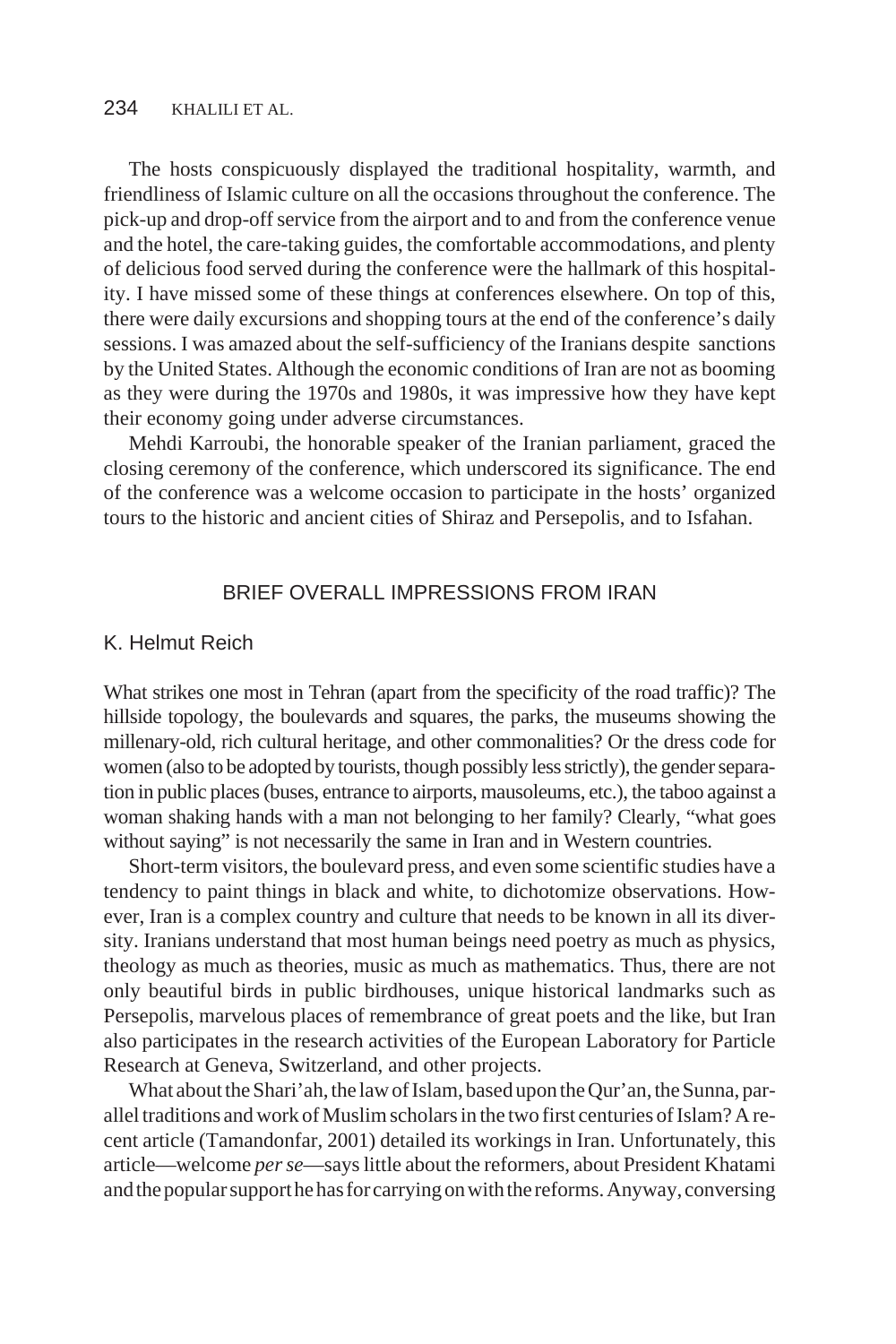with Iranians, one becomes aware of how much the system has been reformed already in the last years, compared to the early days of the Islamic Republic of Iran.

### Sebastian Murken

The attendance of the Tehran Conference provided me with the opportunity to stay some extra days and to visit some more places and cities. What did impress me most? (a) The extraordinary friendliness of the people both toward visitors, but also to each other. The Iranian language seems to be full of very polite phrases and sayings, and people care for each other. (b) The dryness of this country. After a shortage of rain for several years now, Iran is mainly a desert. The problems resulting from this state of affairs are enormous, and draw attention to the value of water and the worldwide responsibility every country has for its economic consumption. (c) For me personally, the nightly climbing from Tehran (Darband – Namazi, 1999) to the mountain Towchal (3933m) of the Alborz range was certainly a strenuous highlight. (d) Like the other participants, I was moved and fascinated by the beautiful remains of the ancient cultures, and particularly the Islamic culture—the ruins of Bam, the old city of Yazd, Esfahan, and the Gardens of Shiraz.

## A FINAL WORD FROM ALL AUTHORS

Thanks to The First International Congress on Religion and Mental Health in Tehran we had an opportunity to become aware and learn about a number of issues that previously we simply ignored or were not attentive to. We hope that a constructive dialogue will continue, providing an opportunity for all to learn more.

## **REFERENCES**

- Achoui, M. (1998). Human nature from a comparative psychological perspective. *The American Journal of Islamic Social Science*, *15,* 71–95.
- Ajmal, M. (1986). *Muslim contributions to psychotherapy and other essays*. Islamabad: National Institute of Psychology.
- Al-Balkhi, A. Z. (1998). *Masalih al-Abdan wa 'l-Anfus* [Sustenance for body and soul] (Facsimile edition reproduced from MS Ayasofya 3740 Süleymaniye Library, Istanbul; F. Sezgin, Ed.). Frankfurt/Main, Germany: University Institute for the History of Arabic-Islamic Science, Publication 2a, Series C.
- Al-Ghazali, A.-H. (n.d.). *Iha' Uloom Addeen* [Revival of religious sciences]*.* Beirut: Dar al-Qalam.
- Al-Ghazali, M. (2001). *The socio-political thought of Shah Wali Ullah.*Islamabad: Islamic Research Institute Press.
- Al-Ghazzali, A. -H. (1979).*Kimiya 'al-SA 'adah* [The alchemy of happiness] (C. Field, Trans.; 2nd ed.). Lahore: Sh. Muhammad Ashraf Publisher.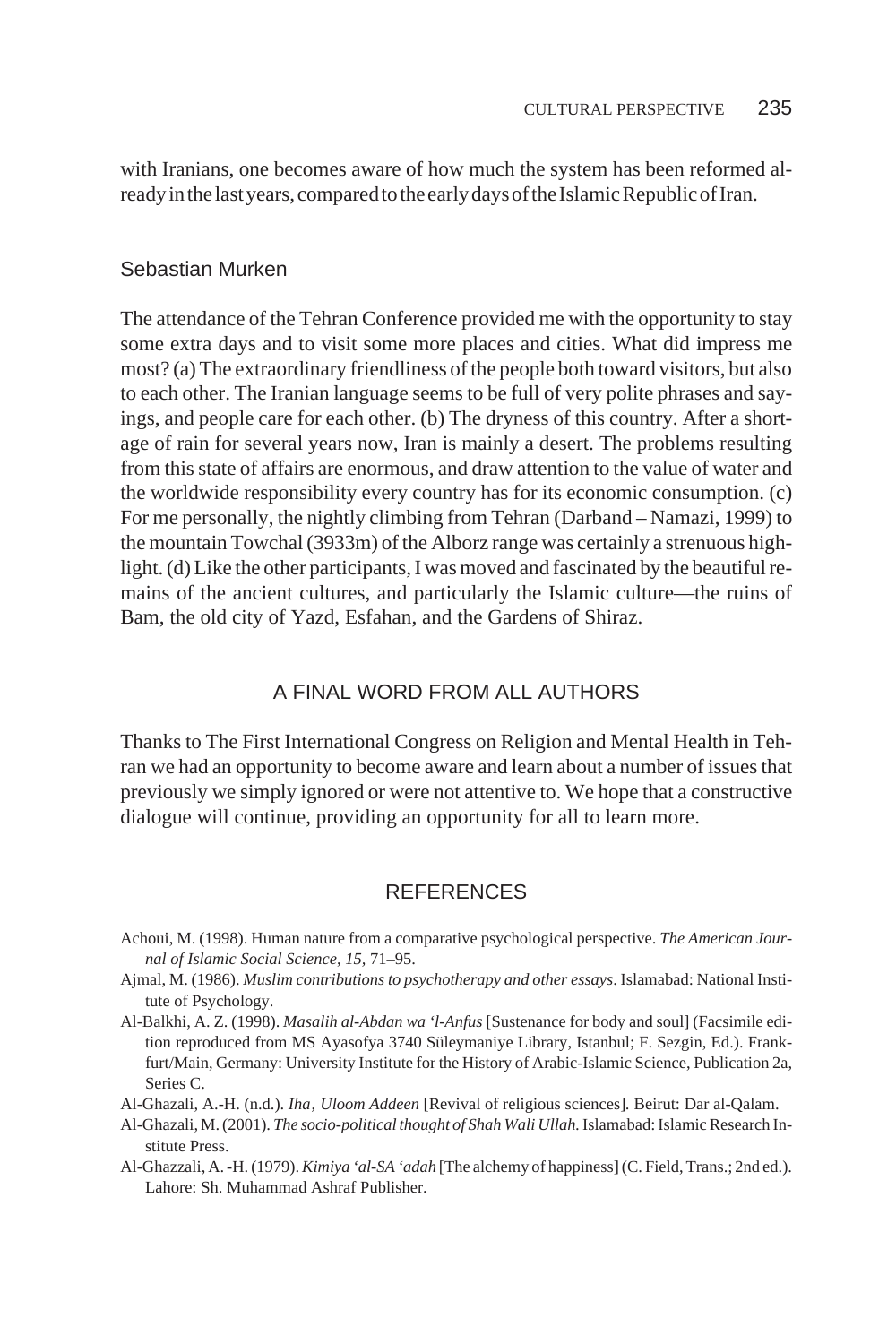- Al-Haddad, M. K., Shooka, A., & Raees, A. (1998). OCD in Bahrain: A phenomenological Profile. *Journal of Social Psychiatry, 44,* 143–145.
- Al-Qayyim al-Jawziyyah, I. (1981). *Al-Faw, id* [The spiritual benefits]. Beirut: Dar al-Nafa, is.
- Al-Qayyim al-Jawziyyah, I. (1993–1997). *Natural healing with the medicine of the Prophet* (S. M. al-Akili, Ed. & Trans.). Philadelphia, PA: Pearl.
- Annan, K. (1999). *Dialogue of civilization and need for world ethic.* Oxford, England: Oxford Centre for Islamic Studies.
- An-Nawawi, Y. S. -D. (n.d.). An-Nawawi's forty Hadiths (E. Ibrahim & D. Johnson-Davies, Trans.; The International Islamic Federation of Students Organizations ed.). Riyadh, Saudi Arabia: International Islamic Publishing House.
- Ansari, Z. A. (Ed.). (1992). *Qur'anic concepts of human psyche.* Islamabad, Pakistan: International Institute of Islamic Thought.
- Badri, M. B. (1976). *Islam and alcoholism.* Washington, DC: American Trust Publications.
- Badri, M. B. (1978). *The dilemma of Muslim psychologists*. London: M.H.W. Publishers.
- Badri, M. B. (1996). Counselling and psychotherapy from an Islamic perspective. *Al-Shajarah: Journal of the International Institute of Islamic Thought & Civilisation (ISTAC, Kuala Lumpur),* 1–240.
- Bolhari, J. (Ed.). (2001). *Abstract book of The First International Congress of Religion and Mental Health, Tehran, 16-19 April 2001*. Tehran: Iranian University of Medical Sciences.
- Ehsanmanesh, M. & Karimi, I. (1999). *Proceedings of the First Congress on Religion and Mental Health.* Ghom, Iran: Navid-e-Islam.
- Flournoy, T. (1903) Les principes de la psychologie religieuse [Principles of psychology of religion]. *Archives de Psychologie, I,* 33–57.
- Freud, S. (1962).*Civilization and its discontents*. New York: Norton. (Original work published 1930)
- Furnham, A., & Baguma, P. (1999). Cross-cultural differences in explanations for health and illness: A British and Ugandan comparison. *Mental Health, Religion & Culture, 2,* 121–134.
- Gartner, J., Hermatze, M., Hohmann, A., & Larson, D. (1990). The effect of patient and clinical ideology on clinical judgment. *Psychotherapy, 27,* 98–106.
- Ghorbani, N., Watson, P. J., Ghramaleki, A. F., Morris, R. J., & Hood, R. W., Jr. (2000). Muslim attitudes towards religion scale: Factors, validity and complexity of relationships with mental health in Iran. *Mental Health, Religion & Culture, 3*(2), 125–132.
- Hansen, C. (1998). Long-term effects of religious upbringing. *Mental Health, Religion & Culture, 1,* 91–112.
- Hosseini, S. A. (1988). *The Islamic school of psychology*. Mashad, I.R. Iran: Ferdowsi University Press.
- Ineichen, B. (1998). The influence of religion on the suicide rate: Islam and Hinduism compared. *Mental Health, Religion & Culture, 1,* 31–36.
- Khaleefa, O. (1999). Who is the founder of psychophysics and experimental psychology? *The American Journal of Islamic Social Sciences, 16,* 1–26.
- Khalili, S. (2001, April). *Towards psychological theories based on an Islamic approach: Comparison of non-religious schools of psychology and theistic schools of psychology.* Paper presented at The First International Congress on Religion and Mental Health, Tehran, University of Medical Sciences.
- Krejci, M. J. (Ed.). (2001, Summer). 2001 Division 36 Convention Program for the 109th Annual Convention of the American Psychological Association. *Psychology of Religion Newsletter. American Psychological Association Division 36, 26*(3), 1–6.
- Lewis, C. A., & Joseph, S. (1994). Obsessive actions and religious practices. *Journal of Psychology, 128,* 699–700.
- Majoub, O. M., & Abdol Hafez, H. B. (1991). Pattern of OCD in Eastern Saudi Arabia. *British Journal of Psychiatry, 185,* 840–842.
- Maltby, J., McCollam, P. & Millan, D. (1994). Religiosity and obsessionality. *Journal of Psychology, 128,* 609–611.